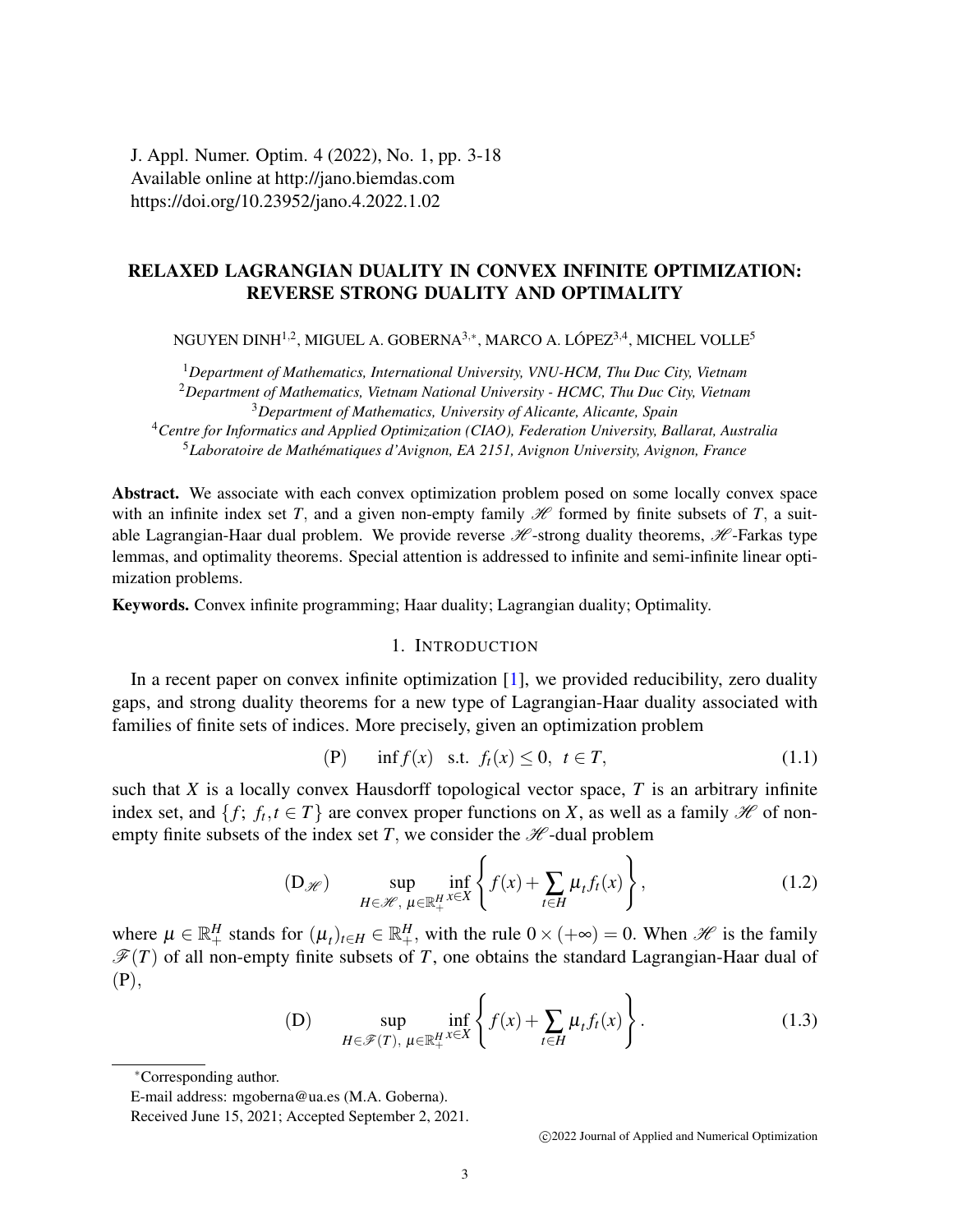As in [\[1\]](#page-15-0), this paper pays particular attention to the families  $\mathcal{H}_1 := \{ \{t\}, t \in T \}$  of singletons and (when  $T = \mathbb{N}$ )  $\mathscr{H}_{\mathbb{N}} := \{\{1, \ldots, m\}, m \in \mathbb{N}\}\$  of sets of initial natural numbers. The dual pair  $(P) - (D_{\mathcal{H}_{N}})$  has been used in [\[2\]](#page-15-1) in the framework of convex semi-infinite programming (CSIP), where  $X = \mathbb{R}^n$ . More precisely, [\[2\]](#page-15-1) gives a sufficient condition for the optimal value of a SIP problem (P) with  $T = \mathbb{N}$  to be the limit, as  $m \rightarrow \infty$ , of the optimal values of the sequence of ordinary convex programs  $(P_m)_{m \in \mathbb{N}}$  which results of replacing *T* by  $\{1, \ldots, m\}$  in (P). This assumption on *T* is not as strong as it can seem at first sight as, if *T* is an uncountable topological space which contains a countable dense subset *S* and the mapping  $t \mapsto f_t(x)$  is continuous on *T* for any  $x \in \bigcap_{t \in T} \text{dom } f_t$ , then  $(P)$  is equivalent to the countable subproblem which results of replacing *T* by *S* in (P). In the particular case of linear semi-infinite programming (LSIP), we can write

<span id="page-1-0"></span>
$$
(P) \quad \inf \langle c^*, x \rangle \quad \text{s.t.} \quad \langle a_t^*, x \rangle \le b_t, \ t \in T,
$$
\n
$$
(1.4)
$$

with  $\{c^*, a_t^*, t \in T\} \subset \mathbb{R}^n$  and  $\{b_t, t \in T\} \subset \mathbb{R}$ , where, in most applications, *T* is a convex body (i.e., a compact convex set with non-empty interior) in some Euclidean space and the mapping  $t \mapsto (a_t^*, b_t)$  is continuous on *T*. Then, *T* can be replaced by any dense subset *S* to get an equivalent countable LSIP problem.

There exists a wide literature on the dual pair  $(P)-(D)$ ; see e.g., the works  $[3, 4, 5, 6, 7, 8, 9]$  $[3, 4, 5, 6, 7, 8, 9]$  $[3, 4, 5, 6, 7, 8, 9]$  $[3, 4, 5, 6, 7, 8, 9]$  $[3, 4, 5, 6, 7, 8, 9]$  $[3, 4, 5, 6, 7, 8, 9]$  $[3, 4, 5, 6, 7, 8, 9]$  $[3, 4, 5, 6, 7, 8, 9]$  $[3, 4, 5, 6, 7, 8, 9]$  $[3, 4, 5, 6, 7, 8, 9]$  $[3, 4, 5, 6, 7, 8, 9]$  $[3, 4, 5, 6, 7, 8, 9]$  $[3, 4, 5, 6, 7, 8, 9]$ . Most of them focused on constraint qualifications and/or duality theorems, and some of them made use, in order to obtain optimality conditions, of suitable versions of the celebrated Farkas' Lemma that have been reviewed in [\[10\]](#page-15-9).

The duality theorems for the pair  $(P)$ - $(D_{\mathcal{H}})$  provide conditions guaranteeing a zero duality gap, i.e.,  $\inf(P) = \sup(D_{\mathcal{H}})$  (see, [\[1,](#page-15-0) Theorem 6.1]). Other duality theorems in [\[1\]](#page-15-0) are strong in the sense that the optimal value of  $(D_{\mathcal{H}})$  is attained, situation represented by the equation  $\inf(P) = \max(D_{\mathcal{H}})$  (see, [\[1,](#page-15-0) Theorems 5.1-5.3]). Similarly, the reverse duality theorems, in the third section of this paper, are duality theorems where the optimal value of  $(P)$  is attained, situation represented by the equation min(P) =  $\sup(D_{\mathcal{H}})$ . Reverse (also called converse) duality theorems for the classical Lagrange dual problem, that is, for  $\mathcal{H} = \mathcal{F}(T)$ , in convex infinite programming (CIP in short), can be found in [\[6,](#page-15-5) Theorem 3.3] and [\[7,](#page-15-6) Theorem 3]. Section 4 provides *ad hoc* Farkas-type results oriented to obtain, in Section 5, optimality conditions which are expressed in terms of multipliers associated to the indices belonging to the elements of  $\mathscr{H}$ .

# 2. PRELIMINARIES

Let *X* be a locally convex Hausdorff topological vector space, and suppose that its topological dual  $X^*$ , with null element  $0_{X^*}$ , is endowed with the weak<sup>\*</sup>-topology. We denote by  $\overline{A}$  and riA the closure and the relative interior of a set *A*  $\subset$  *X*, and by co*A* its convex hull. For a set  $\emptyset \neq A \subset$ *X*, by the convex cone generated by *A* we mean cone  $A := \mathbb{R}_+ (\text{co}A) = \{ \mu x : \mu \in \mathbb{R}_+, x \in \text{co}A \},\$ by span*A* its linear span, and by *A*<sup>∞</sup> the recession cone of a convex set *A*. The negative polar of  $\emptyset \neq A \subset X$  is the convex cone  $A^- := \{x^* \in X^* : \langle x^*, x \rangle \leq 0, \forall x \in A\}$ . The lineality space of a convex cone  $K \subset X$  is  $\text{lin } K = K \cap (-K)$ .

The *w*<sup>\*</sup>-closure of a set  $A \subset X^*$  is also denoted by  $\overline{A}$ . If  $A \subset X^* \times \overline{\mathbb{R}}$ , then  $\overline{A}$  denotes the closure of A w.r.t. the product topology. A set  $A \subset X^* \times \mathbb{R}$  is said to be  $w^*$ -*closed* (respectively,  $w^*$ -closed convex) regarding another subset  $\mathbb{B} \subset X^* \times \mathbb{R}$  if  $\overline{\mathbb{A}} \cap \mathbb{B} = \mathbb{A} \cap \mathbb{B}$  (respectively,  $(\overline{\text{co}}\mathbb{A}) \cap \mathbb{B} = \mathbb{A} \cap \mathbb{B}$ ), see [\[11\]](#page-15-10) (respectively, [\[12\]](#page-15-11)).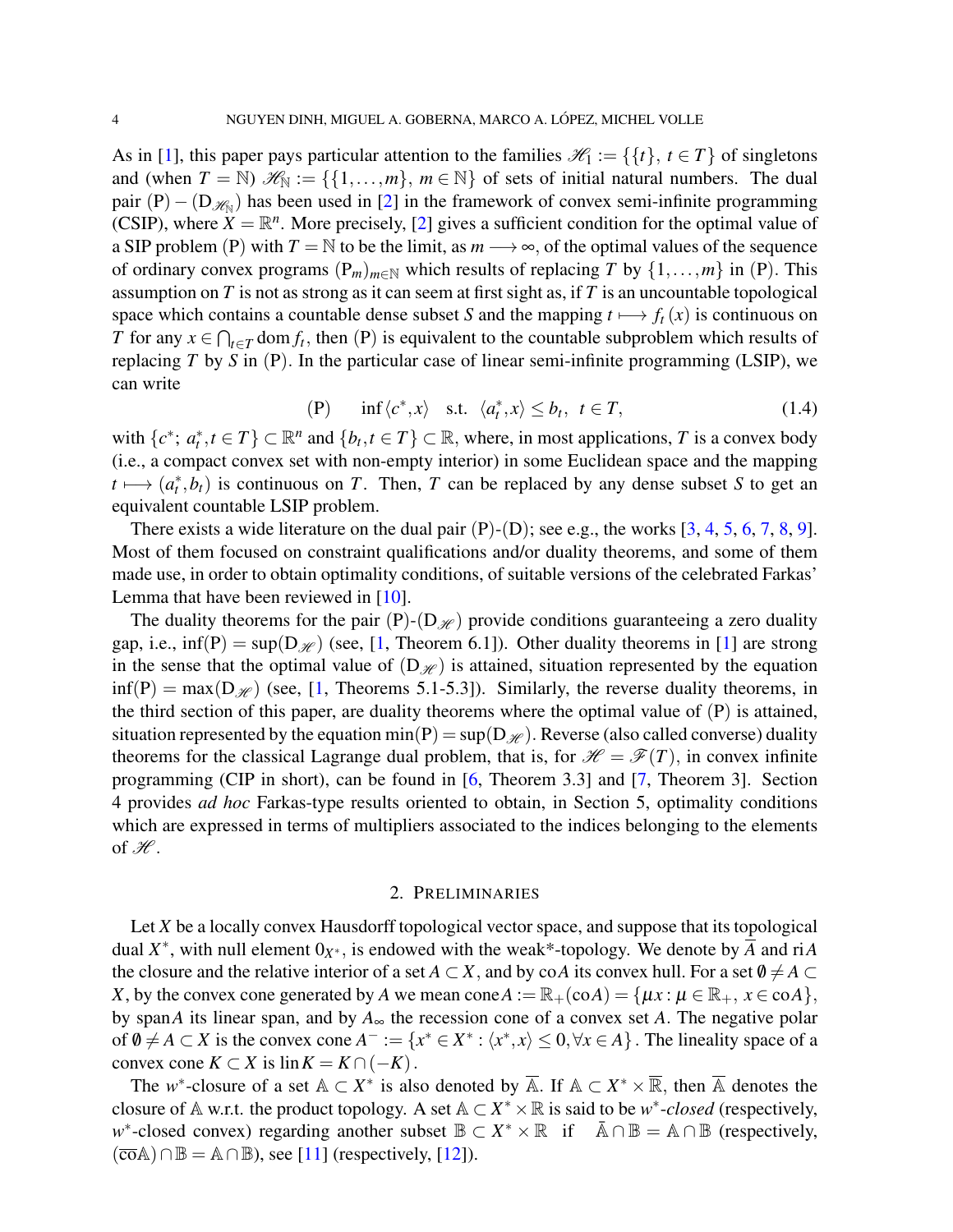A function  $h: X \to \overline{\mathbb{R}} := \mathbb{R} \cup \{\pm \infty\}$  is proper if its epigraph epi*h* is non-empty and never takes the value −∞; it is convex if epi*h* is convex; it is lower semicontinuous (lsc, in brief) if epi*h* is closed; and it is upper semicontinuous (usc, in brief) if −*h* is lsc. For a proper function *h*, we denote by  $[h \le 0] := \{x \in X : h(x) \le 0\}$  its lower level set of 0, and by dom *h*, *h*, ∂*h*, and h<sup>\*</sup> its domain, its lsc envelope, its Fenchel subdifferential, and its Legendre-Fenchel conjugate, respectively. We also denote by  $\Gamma(X)$  the class of lsc proper convex functions on *X*. By  $\delta_A$  we denote the indicator function of  $A \subset X$ , with  $\delta_A \in \Gamma(X)$  whenever  $A \neq \emptyset$  is closed and convex.

We need to recall some basic facts about convex analysis recession. Given  $h \in \Gamma(X)$ , the recession cone of the closed convex set epi*h* is the epigraph of the so-called *recession function h*<sup>∞</sup> of *h*: (epi*h*)<sup>∞</sup> = epi*h*∞. The recession function *h*<sup>∞</sup> coincides with the support function of the domain of the conjugate  $h^*$  of  $h$  (e.g., [\[13,](#page-15-12) Theorem 6.8.5]):

<span id="page-2-0"></span>
$$
h_{\infty} = \left(\delta_{\text{dom}\,h^*}\right)^*.\tag{2.1}
$$

From [\(2.1\)](#page-2-0),

<span id="page-2-1"></span>
$$
[h_{\infty} \le 0] = (\text{dom}\, h^*)^- = \{x \in X : \langle x^*, x \rangle \le 0, \forall x^* \in \text{dom}\, h^*\},\tag{2.2}
$$

which is called the *recession cone* of the function *h* and provides the common recession cone to all the non-empty sublevel sets  $[h \leq r]$ . Given  $\{h_1, \dots, h_m\} \subset \Gamma(X)$  such that  $\bigcap_{1 \leq k \leq m} \text{dom } h_k \neq \emptyset$ 0, by [\[14,](#page-15-13) Proposition 3.2.3] (whose proof is independent of the dimension of  $\overline{X}$ ), one has for all  $\mu \in \mathbb{R}^m_+$  :

<span id="page-2-2"></span>
$$
\left(\sum_{k=1}^{m} \mu_k h_k\right)_{\infty} = \sum_{k=1}^{m} \mu_k (h_k)_{\infty}.
$$
\n(2.3)

2.1. Classical Lagrange CIP duality. The *support* of  $\lambda : T \to \mathbb{R}$  is the set supp  $\lambda := \{t \in$  $T : \lambda_t \neq 0$ . Let  $\mathbb{R}^{(T)}$  be the *space of generalized finite sequences* formed by all real-valued functions on *T* with finite support, i.e.,

 $\mathbb{R}^{(T)} := \{ \lambda : T \to \mathbb{R}_+ \text{ such that } \text{supp} \lambda \text{ is finite} \},$ 

with positive cone  $\mathbb{R}_+^{(T)} := \{ \lambda \in \mathbb{R}^{(T)} : \lambda_t \geq 0, \forall t \in T \}$ . We can associate to each  $\lambda \in \mathbb{R}_+^{(T)}$  the function  $\sum_{t \in T} \lambda_t f_t$ :  $\overline{X} \to \mathbb{R} \cup \{+\infty\}$  such that

$$
\left(\sum_{t\in T} \lambda_t f_t\right)(x) = \begin{cases} \sum_{t\in \text{supp }\lambda} \lambda_t f_t(x), & \text{if } \text{supp }\lambda \neq \emptyset, \\ 0, & \text{if } \text{supp }\lambda = \emptyset. \end{cases}
$$

So, we can reformulate  $(D)$  in  $(1.3)$  as

(D) 
$$
\sup_{\lambda \in \mathbb{R}_+^{(T)}} \inf_{x \in X} \left\{ f(x) + \left( \sum_{t \in T} \lambda_t f_t \right) (x) \right\}.
$$

It is known that the function  $\varphi : X^* \to \overline{\mathbb{R}}$  such that

$$
\varphi(x^*) := \inf_{\lambda \in \mathbb{R}_+^{(T)}} \left( f + \sum_{t \in T} \lambda_t f_t \right)^*(x^*)
$$

and the set

$$
\mathscr{A} := \bigcup_{\lambda \in \mathbb{R}_+^{(T)}} \mathrm{epi}\left(f + \sum_{t \in T} \lambda_t f_t\right)^* \subset X^* \times \mathbb{R}
$$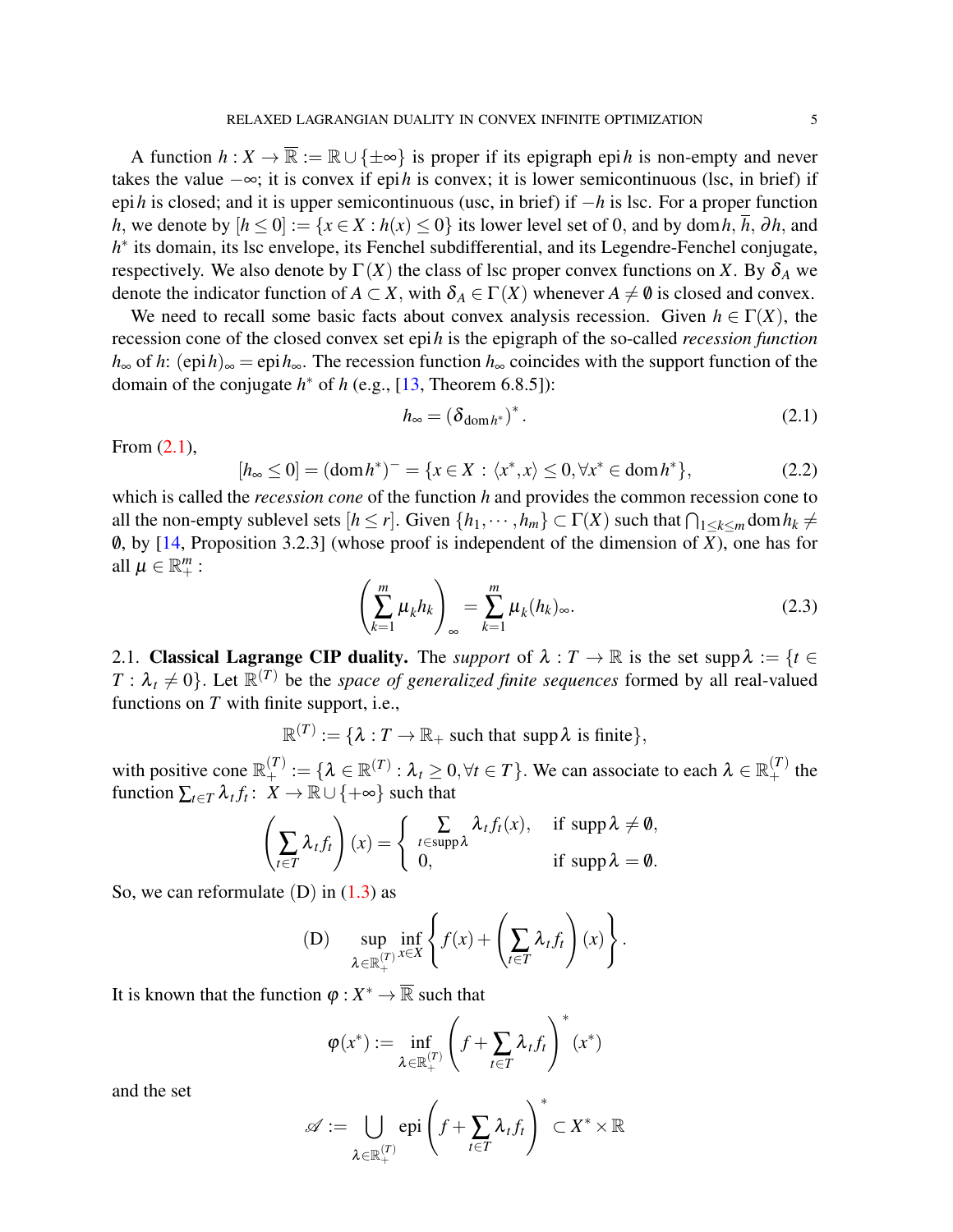are both convex, and epi $\overline{\varphi} = \overline{\mathscr{A}}$  (see, e.g., [\[1,](#page-15-0) [6,](#page-15-5) [7\]](#page-15-6)).

We denote the feasible set of (P) by

$$
E := \bigcap_{t \in T} [f_t \leq 0].
$$

Then,

$$
-\infty \le (f+\delta_E)^*(x^*) \le \varphi(x^*) \le f^*(x^*) \le +\infty, \ \forall x^* \in X^*.
$$

Taking  $x^* = 0_{X^*}$ , one obtains the weak duality for the pair  $(P) - (D)$ :

$$
-\infty \le \inf_X f \le \sup(D) \le \inf(P) \le +\infty.
$$

2.2. Relaxed Lagrange CIP duality. Let  $\mathcal H$  be a non-empty family of non-empty finite subsets of *T*, that is,  $\emptyset \neq \mathcal{H} \subset \mathcal{F}(T)$ , with associated dual problem  $(D_{\mathcal{H}})$  as in [\(1.2\)](#page-0-1). Obviously,

<span id="page-3-3"></span>
$$
\sup(D_{\mathcal{H}}) \le \sup(D_{\mathcal{F}(T)}) = \sup(D) \le \inf(P). \tag{2.4}
$$

Let us define the sets

$$
E_{\mathscr{H}} := \bigcap_{H \in \mathscr{H}, t \in H} [f_t \le 0],
$$
  

$$
\mathscr{A}_{\mathscr{H}} := \bigcup_{H \in \mathscr{H}, \mu \in \mathbb{R}_+^H} \text{epi}\left(f + \sum_{t \in H} \mu_t f_t\right)^*,
$$

and the function  $\varphi_{\mathscr{H}} : X^* \to \mathbb{R}$  such that

$$
\varphi_{\mathscr{H}} := \inf_{H \in \mathscr{H}, \mu \in \mathbb{R}^H_+} \left( f + \sum_{t \in H} \mu_t f_t \right)^*.
$$

Obviously,  $\mathscr{A}_{\mathscr{H}} \subset \mathscr{A}$  and  $\varphi_{\mathscr{H}} \geq \varphi$ .

**Definition 2.1.** (i) A family  $\mathscr{H} \subset \mathscr{F}(T)$  is said to be *covering* if  $\bigcup_{H \in \mathscr{H}} H = T$ . (ii) A family  $\mathcal{H} \subset \mathcal{F}(T)$  is said to be *directed* if, for each  $H, K \in \mathcal{H}$ , there exists  $L \in \mathcal{H}$  such that  $H \cup K \subset L$ .

The families  $\mathscr{F}(T)$  and  $\mathscr{H}_{\mathbb{N}}$  are both covering and directed families, whereas  $\mathscr{H}_1$  is just covering.

As shown in [\[1,](#page-15-0) Proposition 3.2], for each directed covering family  $\mathcal{H} \subset \mathcal{F}(T)$ , one has

<span id="page-3-1"></span>
$$
\mathcal{A}_{\mathcal{H}} = \mathcal{A}_{\mathcal{F}(T)} = \mathcal{A} \,. \tag{2.5}
$$

Consequently,

<span id="page-3-2"></span>
$$
\varphi_{\mathscr{H}} = \varphi_{\mathscr{F}(T)} = \varphi, \text{ and } \sup(D_{\mathscr{H}}) = \sup(D_{\mathscr{F}(T)}) \equiv \sup(D). \tag{2.6}
$$

Let  $\mathcal{H} \subset \mathcal{F}(T)$  be a covering family. Then,  $E_{\mathcal{H}} = E$  and, according to [\[1,](#page-15-0) Lemma 5.2],  ${f; f_t, t \in T} \subset \Gamma(X)$  entails

<span id="page-3-0"></span>
$$
(\varphi_{\mathscr{H}})^* = f + \delta_E,\tag{2.7}
$$

and if, additionnally,  $E \cap (\text{dom } f) \neq \emptyset$ , then

$$
epi(f+\delta_E)^* = \overline{\cos} \mathscr{A}_{\mathscr{H}} = \overline{\cos} \left( \bigcup_{H \in \mathscr{H}, \mu \in \mathbb{R}_+^H} epi \left( f + \sum_{t \in H} \mu_t f_t \right)^* \right).
$$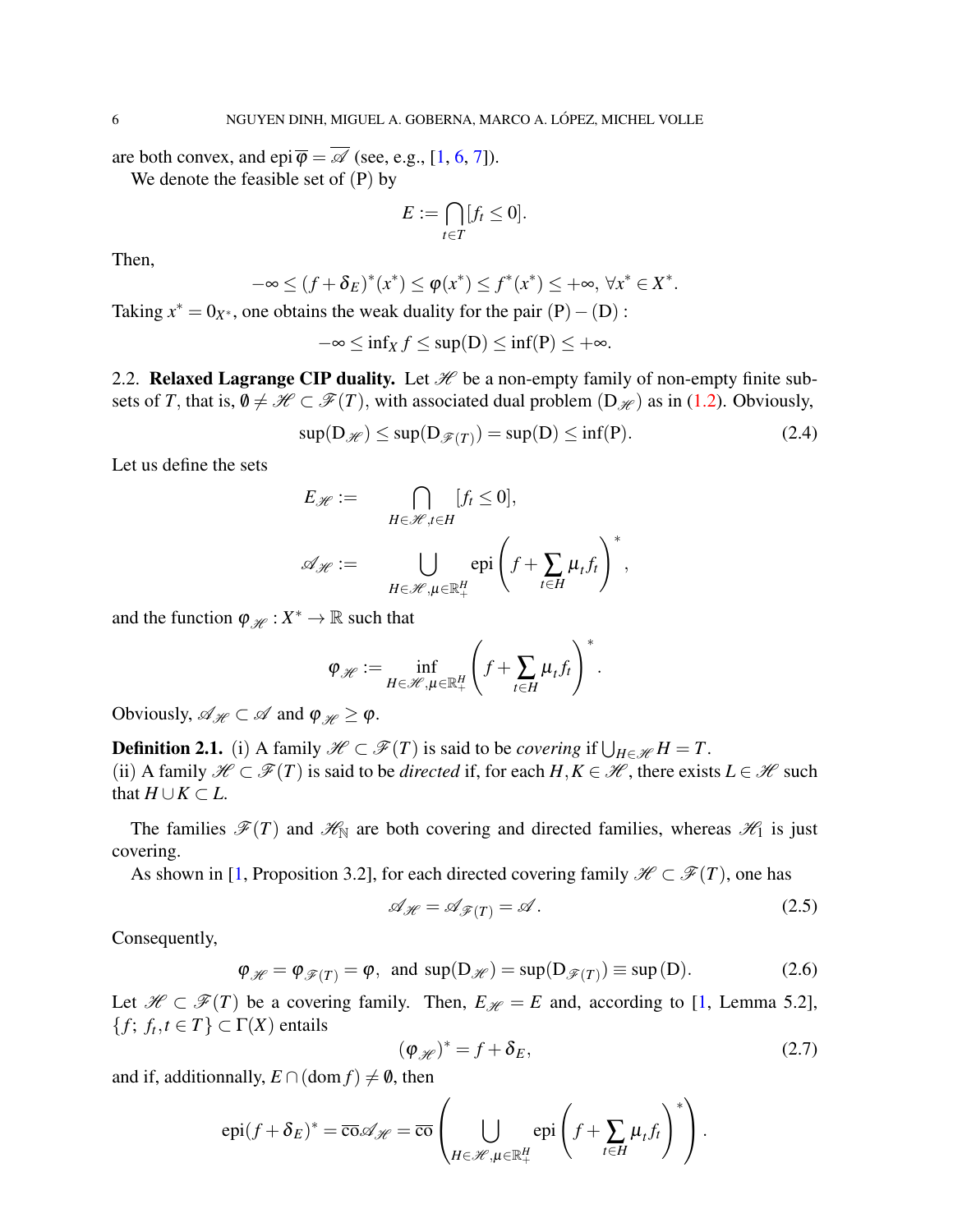Moreover, by [\[1,](#page-15-0) Theorem 5.1],  $\mathcal{H}$ -strong duality holds at a given  $x^* \in X^*$ , i.e.,

<span id="page-4-6"></span>
$$
(f + \delta_E)^*(x^*) = \min_{H \in \mathcal{H}, \ \mu \in \mathbb{R}_+^H} \left( f + \sum_{t \in H} \mu_t f_t \right)^*(x^*), \tag{2.8}
$$

if and only if  $\mathscr{A}_{\mathscr{H}}$  is  $w^*$ -closed convex regarding  $\{x^*\}\times\mathbb{R}$ .

2.3. The *H* -dual problem as a limit. It is easy to see that the mapping  $\mathscr{F}(T) \supset \mathscr{H} \longmapsto$  $\sup(D_{\mathscr{H}}) \in \overline{\mathbb{R}}$  is non-decreasing w.r.t. the inclusion  $\subset$  in  $\mathscr{F}(T)$ . Consequently, if the family  $\mathcal{H} \subset \mathcal{F}(T)$  is directed, we can express sup $(D_{\mathcal{H}})$  as the limit of a net as follows:

$$
\sup(D_{\mathscr{H}}) = \sup_{H \in \mathscr{H}} \sup(D_H) = \lim_{H \in \mathscr{H}} \sup(D_H).
$$

If, moreover,  $\mathcal H$  is covering, then

<span id="page-4-0"></span>
$$
sup(D) = \lim_{H \in \mathcal{H}} sup(D_H).
$$
\n(2.9)

In particular, if  $T = N$ , we consider the countable program

<span id="page-4-2"></span>
$$
(\mathbf{P}_{\mathbb{N}}) \quad \inf f(x) \text{ s.t. } f_k(x) \le 0, k \in \mathbb{N}, \tag{2.10}
$$

and the sequence of finite subproblems

<span id="page-4-3"></span>
$$
(\mathbf{P}_m) \quad \inf f(x) \text{ s.t. } f_k(x) \le 0, \ k \in \{1, \cdots, m\}, \ m \in \mathbb{N}, \tag{2.11}
$$

whose ordinary Lagrangian dual problems are

<span id="page-4-4"></span>
$$
(D_m) \qquad \sup_{\mu \in \mathbb{R}_+^m} \inf_{x \in X} \left\{ f(x) + \sum_{k=1}^m \mu_k f_k(x) \right\}, \ m \in \mathbb{N}.
$$
 (2.12)

From [\(2.9\)](#page-4-0), the Lagrangian-Haar dual of  $(P<sub>N</sub>)$ ,

<span id="page-4-5"></span>(D<sub>N</sub>) 
$$
\sup_{\lambda \in \mathbb{R}_+^{(N)}} \inf_{x \in X} \left\{ f(x) + \sum_{k \in \mathbb{N}} \lambda_k f_k(x) \right\},
$$
 (2.13)

and its  $\mathscr{H}_{\mathbb{N}}$ -dual Lagrange problem  $(D_{\mathscr{H}_{\mathbb{N}}})$  can be expressed as limits in this way:

<span id="page-4-1"></span>
$$
sup(D_N) = sup(D_{\mathscr{H}_N}) = \lim_{m \to \infty} sup(D_m).
$$
 (2.14)

Corollary  $3.3$  below provides a sufficient condition for the primal counterpart of  $(2.14)$ :

$$
\inf(\mathbf{P}_{\mathbb{N}})=\lim_{m\to\infty}\inf(\mathbf{P}_m).
$$

# 3. **H**-REVERSE STRONG DUALITY

Let us go back to the general convex infinite optimization problem  $(P)$  in  $(1.1)$ . Along this section, we assume that  $\{f; f_t, t \in T\} \subset \Gamma(X)$  and  $E \cap \text{dom } f \neq \emptyset$ , meaning that inf(P)  $\neq +\infty$ .

**Definition 3.1.** Given a covering family  $\mathcal{H} \subset \mathcal{F}(T)$ , we say that  $\mathcal{H}$ -*reverse strong duality* holds if

$$
\min(\mathbf{P}) = \sup(\mathbf{D}_{\mathscr{H}}),
$$

equivalently, that there exists  $\bar{x} \in E \cap$  dom f such that

$$
f(\bar{x}) = \sup(D_{\mathscr{H}}) \in \mathbb{R}.
$$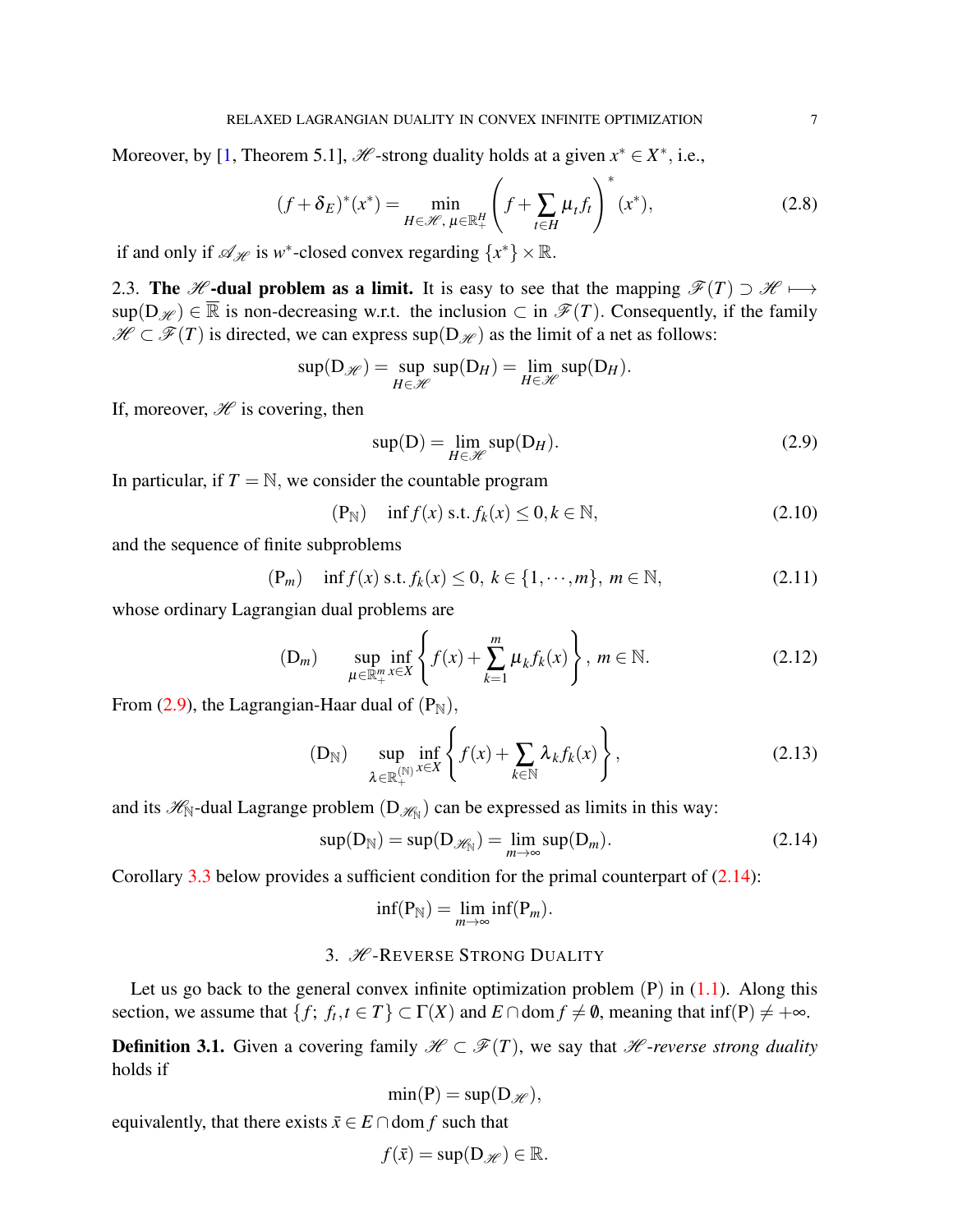We first show that  $H$ -reverse strong duality can be described in terms of subdifferentiability of the function  $\varphi_{\mathscr{H}}$ .

Recall that the subdifferential of a function  $g: X^* \to \overline{\mathbb{R}}$  at a point  $a^* \in X^*$  is given by

$$
\partial g(a^*) := \begin{cases} \{x \in X : g(x^*) \ge g(a^*) + \langle x^* - a^*, x \rangle, \forall x^* \in X^* \}, & \text{if } g(a^*) \in \mathbb{R}, \\ \emptyset, & \text{if } g(a^*) \notin \mathbb{R}. \end{cases}
$$

We have

<span id="page-5-0"></span>
$$
x \in \partial g(a^*) \Leftrightarrow g(a^*) + g^*(x) = \langle a^*, x \rangle.
$$
 (3.1)

<span id="page-5-1"></span>Lemma 3.1. Let *H* be a covering family. Then, *H -reverse strong duality holds if and only if*  $\varphi_{\mathscr{H}}$  *is subdifferentiable at*  $0_{X^*}$ *. In such a case, one has*  $\partial \varphi_{\mathscr{H}}(0_{X^*}) = sol(P)$ *, where* sol(P) *is the optimal solution set of* (P)*.*

*Proof.* Let  $x \in \partial \varphi_{\mathcal{H}}(0_{X^*})$ . Since we are assuming that  $\mathcal{H}$  is covering, we conclude from [\(2.7\)](#page-3-0) and  $(3.1)$  that

$$
(f+\delta_E)(x)=(\varphi_{\mathscr{H}})^*(x)=-\varphi_{\mathscr{H}}(0_{X^*})\in\mathbb{R}.
$$

Then  $x \in E$  and

$$
\inf(\mathbf{P}) \le f(x) = -\varphi_{\mathscr{H}}(0_{X^*}) = \sup(\mathbf{D}_{\mathscr{H}}) \le \inf(\mathbf{P}).
$$

Consequently, if  $\varphi_{\mathcal{H}}$  is subdifferentiable at  $0_{X^*}$ , then  $\mathcal{H}$ -reverse strong duality holds and  $\partial \varphi_{\mathscr{H}}(0_{X^*}) \subset \text{sol}(\mathbf{P}).$ 

Assume now that *H* -reverse strong duality holds. There exists  $x \in E \cap (\text{dom } f)$  such that

<span id="page-5-2"></span>
$$
(\varphi_{\mathscr{H}})^{*}(x) = f(x) = \sup(D_{\mathscr{H}}) = -\varphi_{\mathscr{H}}(0_{X^{*}}) \in \mathbb{R},
$$
\n(3.2)

that means  $x \in \partial \varphi_{\mathscr{H}}(0_{X^*})$  and the first part of Lemma [3.1](#page-5-1) is proved with, in addition, the inclusion  $\partial \varphi_{\mathscr{H}}(0_{X^*}) \subset sol(P)$ . It remains to prove that if  $\mathscr{H}$ -reverse strong duality holds, then sol(P)  $\subset \partial \varphi_{\mathscr{H}}(0_{X^*})$ . Now, for each  $x \in \text{sol}(P)$ , we have [\(3.2\)](#page-5-2). So,  $\varphi_{\mathscr{H}}(0_{X^*}) + (\varphi_{\mathscr{H}})^*(x) = 0$ , that means  $x \in \partial \varphi_{\mathscr{H}}(0_{X^*})$ .

In favorable circumstances, we know that  $\varphi_{\mathcal{H}}$  is a convex function. For instance, when the covering family  $\mathcal H$  is also directed, by [\(2.5\)](#page-3-1) and [\(2.6\)](#page-3-2),  $\mathcal A_{\mathcal H} = \mathcal A$  and  $\varphi_{\mathcal H} = \varphi$ , respectively, implying the convexity of both  $\mathcal{A}_{\mathcal{H}}$  and  $\varphi_{\mathcal{H}}$ . Another important example is furnished by

$$
\varphi_{\mathscr{H}_1} = \inf_{(t,\mu) \in T \times \mathbb{R}_+} (f + \mu f_t)^*,
$$

which is convex under the assumptions (a), (b), (c) of Corollary  $3.1$  below (see [\[1,](#page-15-0) Remark 5.5]). In order to propose a tractable subdifferentiability criterion when  $\varphi \mathscr{L}$  is convex, we need to recall some facts about quasicontinuous convex functions and convex analysis recession.

**Definition 3.2.** A convex function  $g: X^* \to \overline{\mathbb{R}}$  is said to be  $\tau(X^*, X)$ -quasicontinuous ([\[15\]](#page-15-14), [\[16\]](#page-15-15)), where  $\tau$  is the Mackey topology on  $X^*$ , if the following four properties are satisfied:

- (1) aff(dom *g*) is  $\tau(X^*, X)$ -closed (or  $\sigma(X^*, X)$ -closed),
- (2) aff(dom*g*) is of finite codimension,
- (3) the  $\tau(X^*,X)$ -relative interior of dom *g*, say ri(dom *g*), is non-empty,
- (4) the restriction of *g* to aff(dom *g*) is  $\tau(X^*,X)$ -continuous on ri(dom *g*).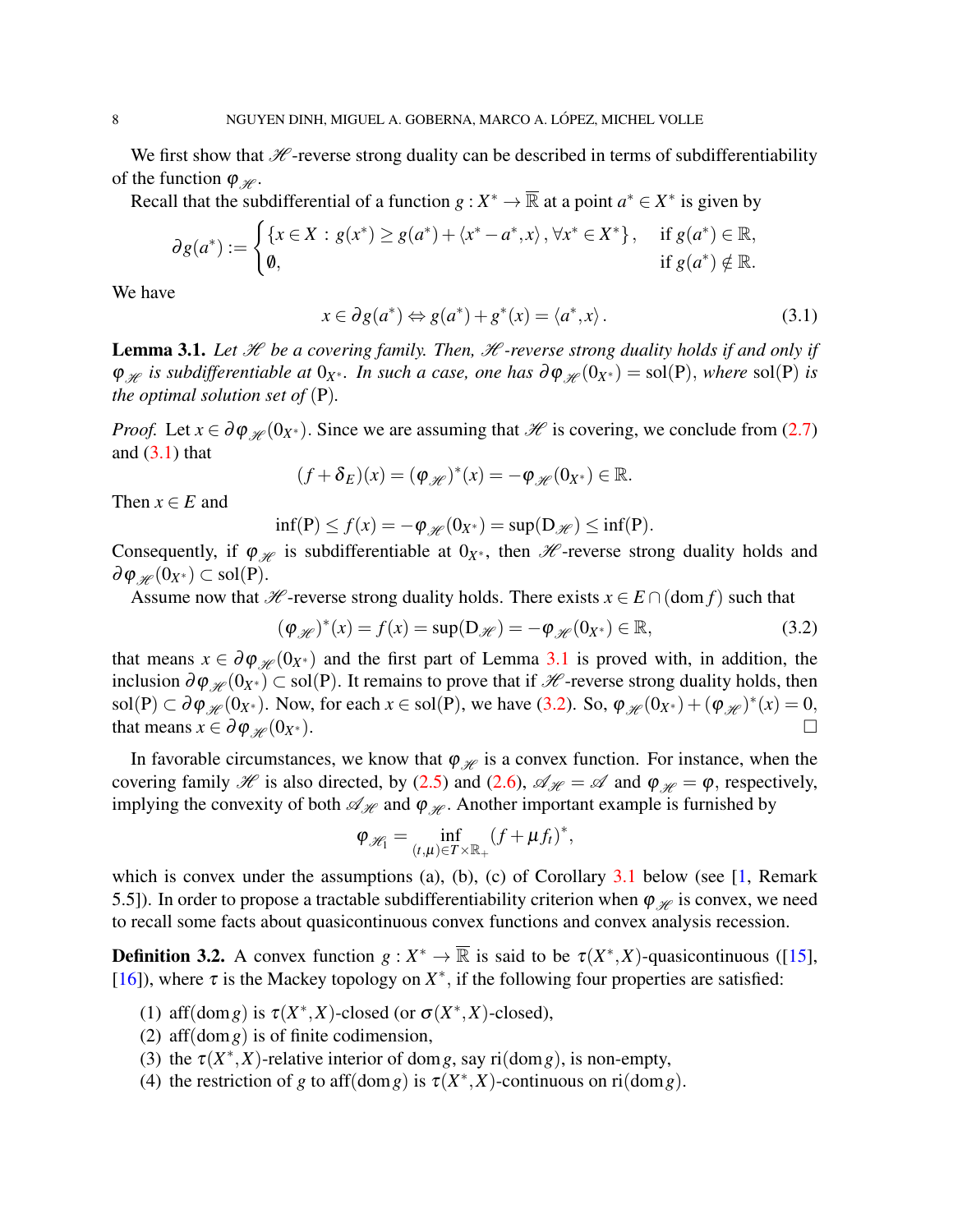Lemmas [3.2,](#page-6-0) [3.3,](#page-6-1) [3.4](#page-6-2) below will be used in the sequel.

<span id="page-6-0"></span>**Lemma 3.2** ([\[15,](#page-15-14) Proposition 5.4]). Let  $h \in \Gamma(X)$ . The conjugate function  $h^*$  is  $\tau(X^*,X)$ *quasicontinuous if and only if h is weakly inf-locally compact; that is to say*  $[h \leq r]$  *is weakly locally compact for each*  $r \in \mathbb{R}$ *.* 

<span id="page-6-1"></span>**Lemma 3.3** ([\[17,](#page-15-16) Theorem II.4]). *A convex function*  $g: X^* \to \overline{\mathbb{R}}$  *majorized by a*  $\tau(X^*, X)$ *quasicontinuous one is* τ(*X* ∗ ,*X*)*-quasicontinuous, too.*

<span id="page-6-2"></span>**Lemma 3.4** ([\[17,](#page-15-16) Theorem III.3]). Let  $g: X^* \to \overline{\mathbb{R}}$  be a  $\tau(X^*, X)$ -quasicontinuous convex func- $\tau$  *tion such that*  $g(0_{X^*}) \neq -\infty$  and  $\overline{\text{cone}}$  dom $g$  is a linear subspace of  $X^*$ . Then  $\partial g(0_{X^*})$  is the sum *of a non-empty weakly compact convex set and a finite dimensional linear subspace of X.*

We define the recession cone of (P) by setting

$$
(\mathbf{P})_{\infty} := \bigcap_{t \in T} [(f_t)_{\infty} \leq 0] \cap [f_{\infty} \leq 0].
$$

For the theorem and the corollaries below, recall that inf(P)  $\neq +\infty$  as  $E \cap \text{dom } f \neq \emptyset$ .

<span id="page-6-3"></span>**Theorem 3.1** ( $\mathcal{H}$ -reverse strong duality). Let  $\mathcal{H}$  be a covering family such that  $\varphi_{\mathcal{H}}$  is convex  $\tau(X^*,X)$ -quasicontinuous and  $(P)_{\infty}$  is a linear subspace of X. Then  $\mathscr H$ -reverse strong duality *holds:*

$$
\min(\mathbf{P}) = \sup(\mathbf{D}_{\mathscr{H}}) \in \mathbb{R}.
$$

*Moreover,* sol(P) *is the sum of a weakly compact convex set and a finite dimensional linear subspace of X.*

*Proof.* One has

$$
\varphi_{\mathscr{H}}(0_{X^*})=-\sup(D_{\mathscr{H}})\geq -\inf(P)>-\infty
$$

(the last strict inequality holds as  $E \cap \text{dom } f \neq \emptyset$ ). In order to apply Lemma [3.4](#page-6-2) to the convex function  $\varphi_{\mathscr{H}}$ , we have to prove that  $\overline{\text{cone}}$  dom  $\varphi_{\mathscr{H}}$  is a linear subspace. We have

$$
\overline{\text{cone}} \operatorname{dom} \varphi_{\mathscr{H}} = (\operatorname{dom} \varphi_{\mathscr{H}})^{-1}
$$
  
=  $\{x^* \in X^* : \langle x^*, x \rangle \leq 0, \forall x \in (\operatorname{dom} \varphi_{\mathscr{H}})^{-}\}.$ 

Therefore,  $\overline{\text{cone}}$  dom  $\varphi_{\mathcal{H}}$  is a linear subspace if and only if  $(\text{dom}\,\varphi_{\mathcal{H}})^-$  is a linear subspace. Now,

$$
\operatorname{dom} \varphi_{\mathscr{H}} = \bigcup_{H \in \mathscr{H}} \bigcup_{\mu \in \mathbb{R}^H_+} \operatorname{dom} \left( f + \sum_{t \in H} \mu_t f_t \right)^*
$$

and we can write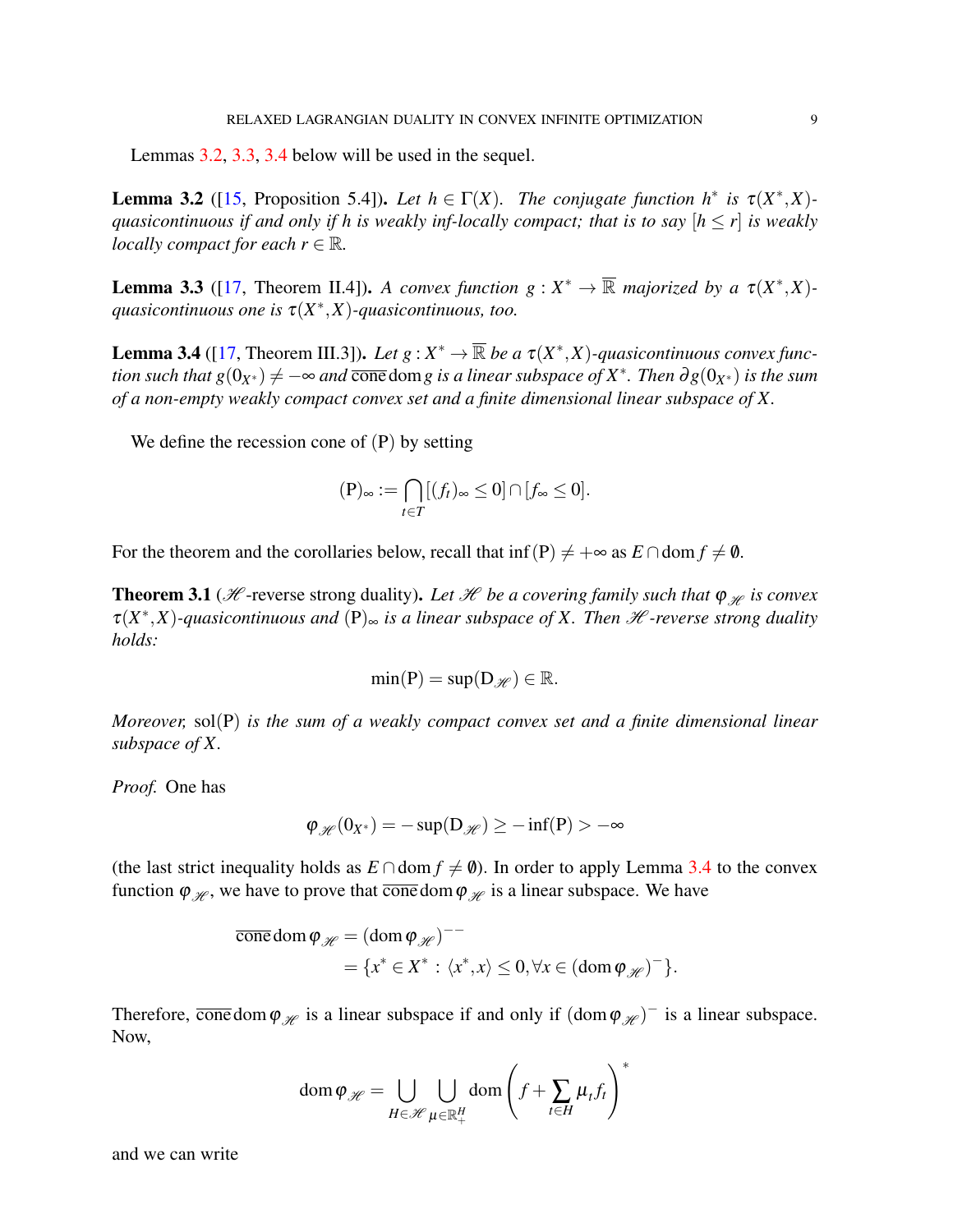$$
(\text{dom}\,\varphi_{\mathscr{H}})^{-} = \bigcap_{H \in \mathscr{H}} \bigcap_{\mu \in \mathbb{R}_{+}^{H}} \left( \text{dom}\left(f + \sum_{t \in H} \mu_{t} f_{t}\right)^{*}\right)^{-}
$$
\n
$$
= \bigcap_{H \in \mathscr{H}} \bigcap_{\mu \in \mathbb{R}_{+}^{H}} \left[ \left(f + \sum_{t \in H} \mu_{t} f_{t}\right)_{\infty} \le 0 \right] \text{ (by (2.2))}
$$
\n
$$
= \bigcap_{H \in \mathscr{H}} \bigcap_{\mu \in \mathbb{R}_{+}^{H}} \left[ \left(f_{\infty} + \sum_{t \in H} \mu_{t} (f_{t})_{\infty}\right) \le 0 \right] \text{ (by (2.3))}
$$
\n
$$
= \bigcap_{H \in \mathscr{H}} \left[ \left(\sup_{\mu \in \mathbb{R}_{+}^{H}} \left(f_{\infty} + \sum_{t \in H} \mu_{t} (f_{t})_{\infty}\right)\right) \le 0 \right]
$$
\n
$$
= \bigcap_{H \in \mathscr{H}} \left[ \left(f_{\infty} + \sup_{\mu \in \mathbb{R}_{+}^{H}} \sum_{t \in H} \mu_{t} (f_{t})_{\infty}\right) \le 0 \right]
$$
\n
$$
= \bigcap_{H \in \mathscr{H}} \left[ \left(f_{\infty} + \delta_{\left[\sup_{t \in H} (f_{t})_{\infty} \le 0\right]}\right) \le 0 \right]
$$
\n
$$
= \bigcap_{H \in \mathscr{H}} \left[ \left(f_{t})_{\infty} \le 0\right] \cap \left[f_{\infty} \le 0\right]
$$
\n
$$
= \bigcap_{t \in T} \left[ (f_{t})_{\infty} \le 0 \right] \cap \left[f_{\infty} \le 0\right] = (\mathbf{P})_{\infty},
$$

the penultimate equality coming from the fact that  $\mathcal H$  is covering. We conclude the proof of Theorem [3.1](#page-5-1) with Lemmas 3.1 and [3.4.](#page-6-2)

**Remark 3.1.** Note that if  $X = X^* = \mathbb{R}^n$ , then the function  $\varphi_{\mathcal{H}}$ , when convex, is automatically  $\tau(X^*,X)$ -quasicontinuous since any extended real-valued convex function on  $\mathbb{R}^n$  with non-empty domain is quasicontinuous (e.g., [\[18,](#page-15-17) Theorem 10.1]).

<span id="page-7-0"></span>**Corollary 3.1** ( $\mathcal{H}_1$ -reverse strong duality). Assume that (P) satisfies the following conditions: (a) dom *f* ⊂  $\bigcap_{t \in T}$  dom *f*<sub>t</sub>.

(b) *T is a convex and compact subset of some locally convex topological vector space.*

(c)  $T \ni t \mapsto f_t(x)$  *is concave and usc on*  $T$  *for each*  $x \in \bigcap_{t \in T} \text{dom } f_t$ .

(d) *There exists*  $(\bar{t}, \bar{\mu}) \in T \times \mathbb{R}_+$  *such that*  $f + \bar{\mu} f_{\bar{t}}$  *is weakly inf-locally compact.* 

(e) (P)<sup>∞</sup> *is a linear subspace.*

*Then,*

$$
\min(\mathbf{P}) = \sup_{(t,\mu)\in T\times\mathbb{R}_+} \inf_{x\in X} \left\{ f(x) + \mu f_t(x) \right\} \in \mathbb{R}.
$$

*Proof.* From the first three assumptions and [\[1,](#page-15-0) Remark 5.5], we obtain that  $\varphi_{\mathcal{H}_1}$  is convex. Moreover,  $\varphi_{\mathscr{H}_1} = \inf_{(t,\mu) \in T \times \mathbb{R}_+} (f + \mu f_t)^*$  is majorized by the function  $(f + \bar{\mu} f_t)^*$ , which is  $\tau(X^*,X)$ -quasicontinuous by Lemma [3.2](#page-6-0) as, by (d),  $f + \bar{\mu} f_t \in \Gamma(X)$  is weakly inf-locally com-pact. So, by Lemma [3.3,](#page-6-1)  $\varphi_{\mathcal{H}_1}$  is  $\tau(X^*,X)$ -quasicontinuous, and we conclude the proof by applying Theorem [3.1](#page-6-3) with  $\mathcal{H} = \mathcal{H}_1$  thanks to (e).

The following result recovers a variant of the reverse duality theorem of [\[6,](#page-15-5) Theorem 3.3].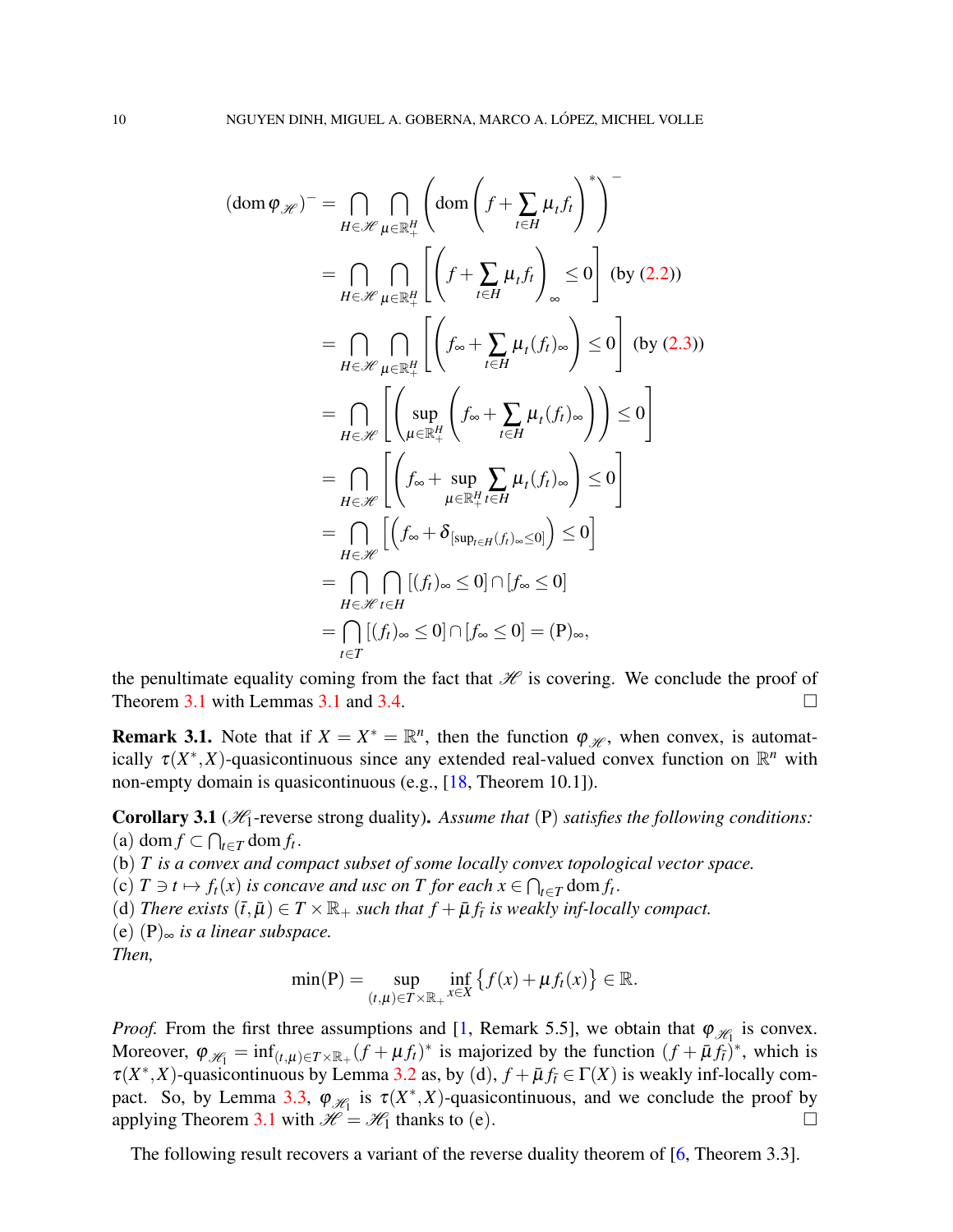<span id="page-8-1"></span>**Corollary 3.2** ( $\mathcal{F}(T)$ -reverse strong duality). Assume that  $E \cap \text{dom } f \neq \emptyset$  and that the two *following conditions are satisfied:*

> (f)  $\exists \lambda \in \mathbb{R}_+^{(T)}$  such that  $f + \sum_{t \in T} \lambda_t f_t$  is weakly inf-locally compact. (e) (P)<sup>∞</sup> *is a linear subspace.*

*Then*

$$
\min(\mathbf{P}) = \sup(\mathbf{D}) = \sup_{\lambda \in \mathbb{R}_+^{(T)}} \inf_{x \in X} \left\{ f(x) + \sum_{t \in T} \lambda_t f_t(x) \right\} \in \mathbb{R}.
$$

*Proof.* Condition (f) amounts to

$$
\exists H \in \mathcal{F}(T), \exists \mu \in \mathbb{R}^H_+ \text{ such that } f + \sum_{t \in H} \mu_t f_t \text{ weakly inf-locally compact.}
$$

Moreover,  $\varphi_{\mathscr{F}(T)}$  is majorized by  $(f + \sum_{t \in H} \mu_t f_t)^*$ , which is  $\tau(X^*, X)$ -quasicontinuous by Lemma [3.2.](#page-6-0) By Lemma [3.3,](#page-6-1)  $\varphi_{\mathscr{F}(T)}$  is then  $\tau(X^*,X)$ -quasicontinuous. Taking  $\mathscr{H} = \mathscr{F}(T)$  in Theorem [3.1,](#page-6-3) we obtain, by  $(2.5)$  and  $(2.6)$ , that

$$
\min(P) = \sup(D_{\mathscr{H}}) = \sup(D).
$$

The proof is complete.  $\Box$ 

We finally consider the countable case when  $T = N$ . Let  $(P_N)$ ,  $(P_m)$ ,  $(D_N)$ , and  $(D_m)$  be as in  $(2.10)$ ,  $(2.11)$ ,  $(2.12)$ , and  $(2.13)$ , respectively.

<span id="page-8-0"></span>**Corollary 3.3** ( $\mathcal{H}_{\mathbb{N}}$ -reverse strong duality). Assume  $\inf(P_{\mathbb{N}}) \neq +\infty$  and the two conditions be*low are satisfied:*

(g) 
$$
\exists
$$
  $(N, \mu) \in \mathbb{N} \times \mathbb{R}^N_+$  such that  $f + \sum_{k=1}^N \mu_k f_k$  is weakly inf-locally compact,

(e) (P)<sup>∞</sup> *is a linear subspace.*

*Then*

$$
\min(\mathbf{P}_{\mathbb{N}})=\lim_{m\to\infty}\inf(\mathbf{P}_m)=\lim_{m\to\infty}\sup(\mathbf{D}_m)=\sup(\mathbf{D}_{\mathbb{N}}).
$$

*Moreover, the optimal solution set of*  $(P_N)$  *is the sum of a weakly compact convex set and a finite dimensional linear subspace.*

*Proof.* Since the covering family  $\mathcal{H}_{\mathbb{N}}$  is directed, we know that  $\varphi_{\mathcal{H}_{\mathbb{N}}}$  is a convex function. Moreover,  $\varphi_{\mathscr{H}_{\mathbb{N}}}$  is majorized by  $(f + \sum_{k=1}^{N} f_k)$  $\left(\frac{N}{k-1}\mu_k f_k\right)^*$ , which is  $\tau(X^*, X)$ -quasicontinuous by Lemma [3.2.](#page-6-0) By Lemma [3.3,](#page-6-1)  $\varphi_{\mathscr{H}_{\mathbb{N}}}$  is then  $\tau(X^*,X)$ -quasicontinuous and, by [\[1,](#page-15-0) Formula (5.6)], sup(D<sub>N</sub>) = lim<sub>*m*→∞</sub> sup(D<sub>*m*</sub>). Applying Theorem [3.1](#page-6-3) with  $\mathcal{H} = \mathcal{H}_{\mathbb{N}}$ , we obtain

$$
\min(\mathbf{P}_{\mathbb{N}})=\sup(\mathbf{D}_{\mathbb{N}})=\sup_{m\in\mathbb{N}}\sup(\mathbf{D}_{m})=\lim_{m\to\infty}\sup(\mathbf{D}_{m})\leq \lim_{m\to\infty}\inf(\mathbf{P}_{m})\leq \min(\mathbf{P}_{\mathbb{N}}),
$$

and the proof is complete.  $\Box$ 

<span id="page-8-2"></span>**Remark 3.2.** We now comment conditions  $(a) - (g)$  when  $X = \mathbb{R}^n$ , that is, in CSIP. Conditions (d), (f), and (g) are obviously satisfied while condition (e) is equivalent  $[19, \text{Exercise } 8.15]$  $[19, \text{Exercise } 8.15]$  to  $h\left( h\right) f_{\infty}(x) > 0, \forall x \in \left[ \left( 0^{+}E\right) \cap M^{\perp}\right] \diagdown \lbrace 0_{n}\rbrace,$ 

where  $M = \{x \in \text{lin}(0^{\frac{1}{T}}E) : f_{\infty}(x) = 0 = f_{\infty}(-x)\}\.$  So, Corollary [3.2](#page-8-1) is, in the CSIP setting, equivalent to  $[2,$  Theorem 3.2] (see also  $[19,$  Theorem 8.8(i)]). Analogously,  $[2,$  Corollary 4.2] is the CSIP version of Corollary [3.3.](#page-8-0)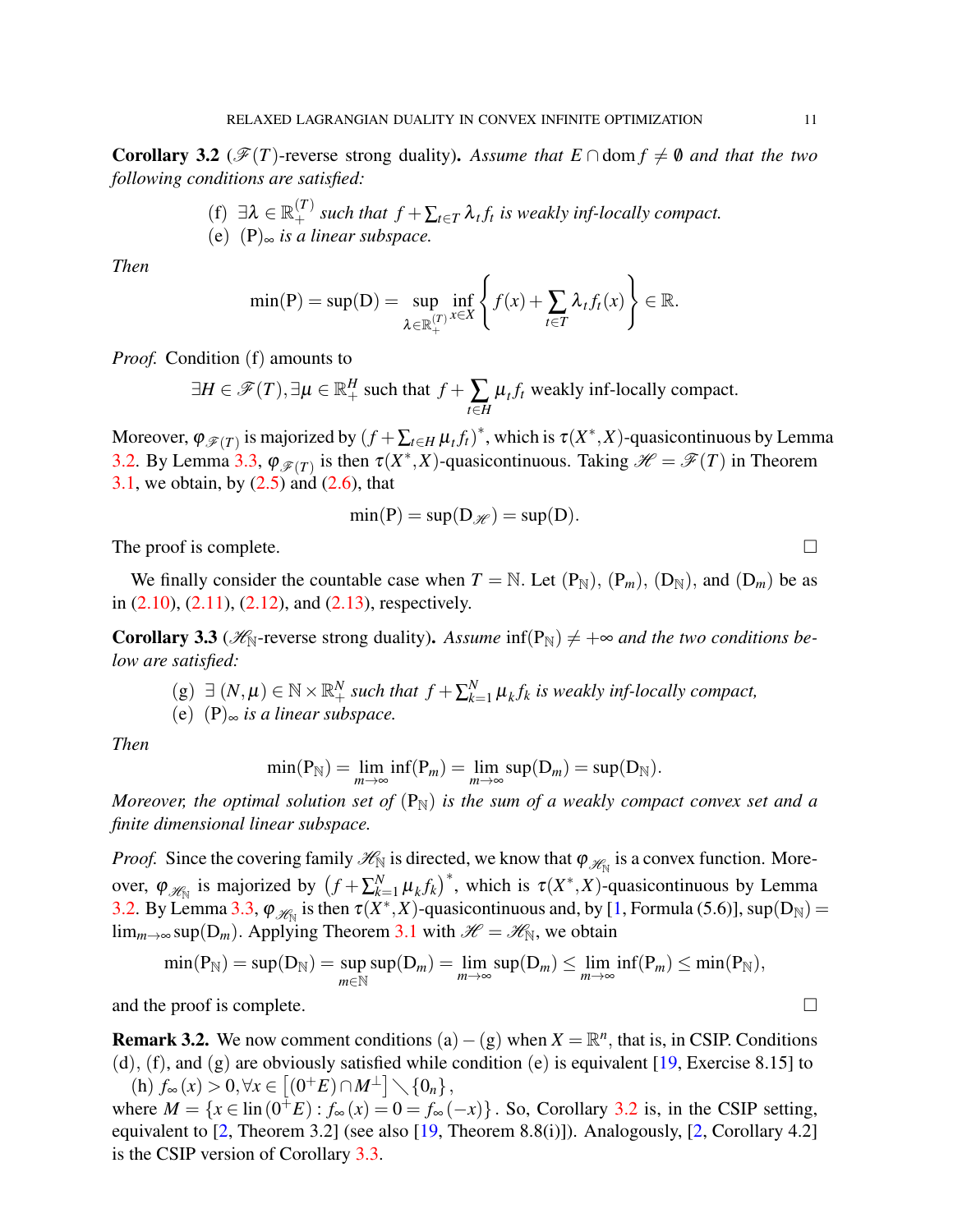If (P) is the LSIP problem in [\(1.4\)](#page-1-0), we can write  $f(x) = \langle c^*, x \rangle$  and  $f_t(x) = \langle a^*_t, x \rangle - b_t, t \in T$ . Then since all functions have full domain, (a) trivially holds. Moreover, since

$$
(\mathbf{P})_{\infty} = \bigcap_{t \in T} [a_t^* \le 0] \cap [c^* \le 0],
$$

condition (e) can be expressed as follows:

(e')  $\{x \in \mathbb{R}^n : \langle c^*, x \rangle \leq 0; \langle a_t^*, x \rangle \leq 0, \forall t \in T\}$  is a linear subspace.

Taking into account that a convex cone *K* is a subspace if and only if  $-K \subset K$ ,  $(e')$  is equivalent to

 $(e'')\left[\langle c^*, x \rangle \leq 0; \langle a_t^*, x \rangle \leq 0, \forall t \in T\right] \Longrightarrow \left[\langle c^*, x \rangle = 0 = \langle a_t^*, x \rangle, \forall t \in T\right].$ Moreover, condition  $(e')$  can be reformulated in terms of the data as

 $(e''')$  The pointed cone of  $\overline{\text{cone}}$   $(\lbrace c^*; a_t^*, t \in T \rbrace \times \mathbb{R}_+$ ) (i.e., its intersection with the orthogonal subspace to its lineality) is a half-line in  $\mathbb{R}^{n+1}$  [\[19,](#page-15-18) Theorem 5.13(ii)] (or, more precisely, the half-line  $\mathbb{R}_{+}(0_n,1)$  [\[20,](#page-15-19) page 155]).

In the same vein, since dom  $f = \mathbb{R}^n$ ,  $f_{\infty} = \langle c^*, \cdot \rangle$ ,  $0^+E = \bigcap_{t \in T} [a_t^* \le 0]$ , and

$$
M^{\perp} = \{x \in \mathbb{R}^n : \langle c^*, x \rangle = 0 = \langle a_t^*, x \rangle, \forall t \in T\}^{\perp} = \text{span}\left\{c^*; a_t^*, t \in T\right\},\
$$

condition (h) can be expressed as

 $(h') \langle c^*, x \rangle > 0, \forall x \in (\bigcap_{t \in T} [a_t^* \leq 0]) \cap \text{span}\{c^*, a_t^*, t \in T\} \setminus \{0_n\}.$ 

<span id="page-9-0"></span>Example 3.1. Consider the linear semi-infinite programming problem

(P) 
$$
\inf_{x \in \mathbb{R}^2} f(x) = \langle c^*, x \rangle
$$
  
s.t.  $-tx_1 + (t-1)x_2 + t - t^2 \le 0, t \in [0,1],$ 

with  $c^* \in \mathbb{R}_+^2 \setminus \{(0,0)\}$  (see [\[1,](#page-15-0) Example 3.1]). According to Remark [3.2,](#page-8-2) (a), (d), (f), and (g) hold independently of the data. Condition (b) holds because  $[0,1] \subset \mathbb{R}$  is compact and convex and (c) because  $t \mapsto -tx_1 + (t-1)x_2 + t - t^2$  is concave on R for any  $x \in \mathbb{R}^2$ . Regarding (e), the set in  $(e')$ 

$$
\{x \in \mathbb{R}^2 : \langle c^*, x \rangle \le 0; -tx_1 + (t-1)x_2 \le 0, \forall t \in [0,1]\} = \{x \in \mathbb{R}^2_+ : \langle c^*, x \rangle \le 0\}
$$

is  $\{(0,0)\}\)$  when  $c^*$  belongs to the interior  $\mathbb{R}^2_{++}$  of  $\mathbb{R}^2_+$  and a positive axis when  $c^*$  belongs to its boundary. Hence, (e) only holds for  $c^* \in \mathbb{R}^2_{++}$ . Observe that the cone in (e'') is

cone 
$$
\left\{ \left( \begin{array}{c} c_1^* \\ c_2^* \end{array} \right), \left( \begin{array}{c} -1 \\ 0 \end{array} \right), \left( \begin{array}{c} 0 \\ -1 \end{array} \right) \right\} \times \mathbb{R}_+,
$$

and its pointed cone is

$$
\mathbb{R}_+\left(\begin{array}{c}0\\0\\1\end{array}\right)\left(\text{resp., cone}\left\{\left(\begin{array}{c}-1\\0\\0\end{array}\right),\left(\begin{array}{c}0\\0\\1\end{array}\right)\right\},\text{cone}\left\{\left(\begin{array}{c}0\\-1\\0\end{array}\right),\left(\begin{array}{c}0\\0\\1\end{array}\right)\right\}\right),
$$

when  $c^* \in \mathbb{R}^2_{++}$   $(c^* \in \mathbb{R}_{++}(1,0), c^* \in \mathbb{R}_{++}(1,0)$ , respectively). So, we obtain again that (e) only holds for  $c^* \in \mathbb{R}^2_{++}$ . Regarding condition (h), if  $c^* \in \mathbb{R}^2_{++}$ , since  $\bigcap_{t \in [0,1]} [a_t^* \le 0] = \mathbb{R}^2_+$ and span $\{c^*, a_t^*, t \in T\} = \mathbb{R}^2$ , (h) holds; otherwise, span $\{c^*, a_t^*, t \in T\}$  is a positive axis and (h) fails, otherwise. Thus, (e) and (h) hold or not simultaneously.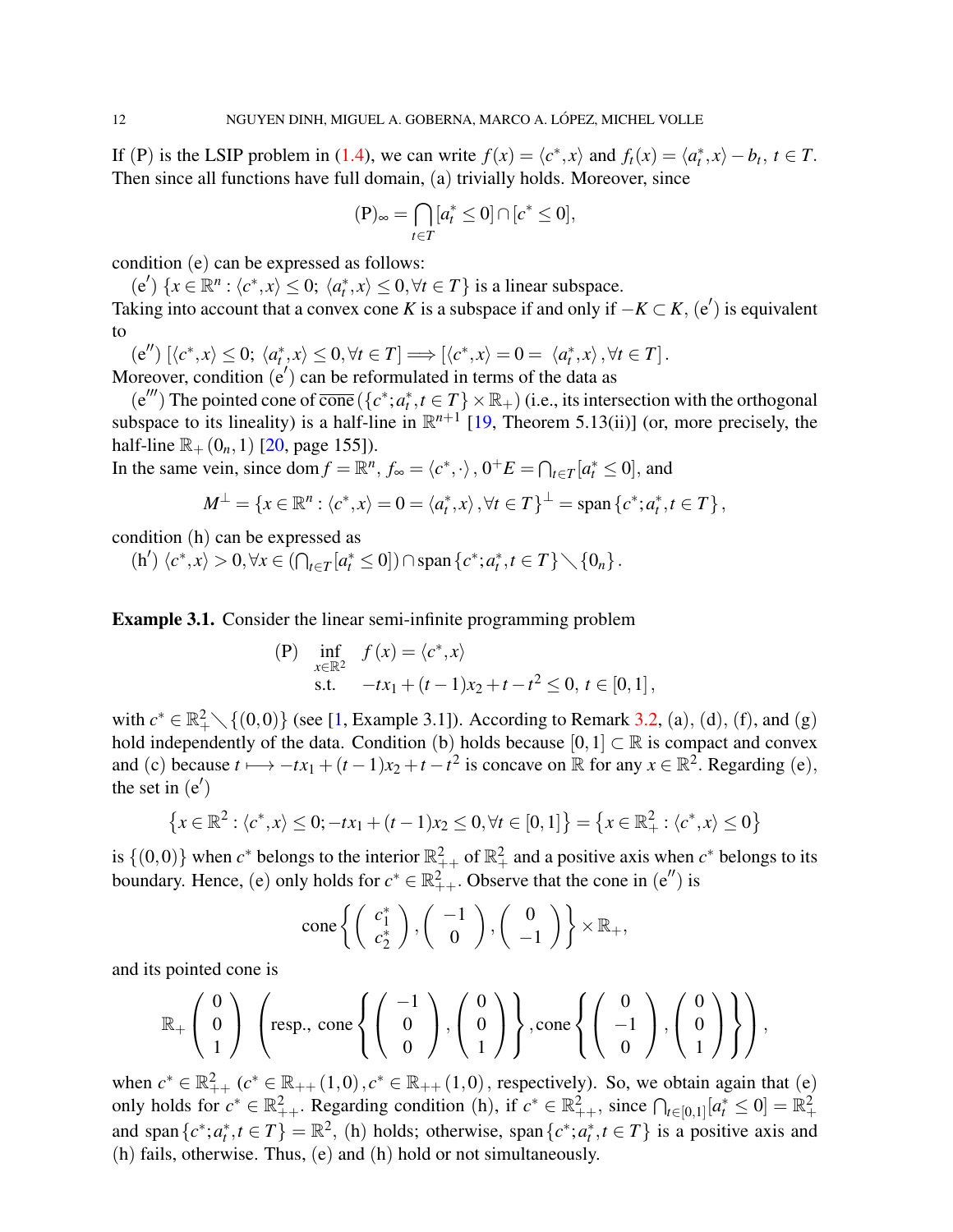In conclusion, by Corollary [3.1,](#page-7-0)  $\mathcal{H}_1$ -reverse strong duality holds whenever  $c^* \in \mathbb{R}^2_{++}$  while, by Corollary [3.2,](#page-8-1)  $\mathscr{F}(T)$ -reverse strong duality holds whenever  $c^* \in \mathbb{R}^2_{++}$ . Observe that, from the direct computations carried out in [\[1,](#page-15-0) Example 3.1],  $\mathcal{H}_1$ -reverse strong duality actually holds for all  $c^* \in \mathbb{R}_+^2 \setminus \{(0,0)\}$ .

Example 3.2. The countable linear semi-infinite programming problem

(P<sub>N</sub>) inf 
$$
x_2
$$
  
s.t.  $x_1 + k(k+1)x_2 \ge 2k+1, k \in \mathbb{N}$ ,

violates the assumptions of Corollaries [3.1,](#page-7-0) [3.2,](#page-8-1) and [3.3,](#page-8-0) as (b) and (c) obviously fail, as well as (e) and (h). In fact,  $(e')$  and  $(e'')$  fail because

$$
\{x \in \mathbb{R}^2 : x_2 \le 0, -x_1 - k(k+1)x_2 \le 0, k \in \mathbb{N}\} = \mathbb{R}_+ \times \{0\}
$$

is not a linear subspace and the pointed cone of

$$
\overline{\text{cone}}\left\{(0,1); (-1, -k(k+1)), k \in \mathbb{N}\right\} \times \mathbb{R}_{+} = \left\{x \in \mathbb{R}^{3} : x_{1} \leq 0, x_{3} \geq 0\right\}
$$

is not a half-line, respectively, while  $(h)$  fails because  $x_2$  vanishes on an edge of

$$
(0^+E)\cap M^{\perp}=0^+E\cap\mathbb{R}^2=\text{cone}\{(-2,1),(1,0)\}.
$$

So, we cannot apply the mentioned corollaries to conclude that  $\mathcal{H}$ -reverse strong duality holds for  $\mathcal{H} = \mathcal{H}_1, \mathcal{H}_N, \mathcal{F}(T)$ . Actually,  $\mathcal{H}$ -reverse strong duality does not hold for these three families because the feasible set of  $(P_N)$  is

$$
E = \text{co}\left(\left\{\left(k, \frac{1}{k}\right), k \in \mathbb{N}\right\} \cup \left\{x \in \mathbb{R}^2 : x_1 + 2x_2 = 3, x_1 \le 1\right\}\right),\right.
$$

which implies  $\inf(P_N) = 0$  with  $\text{sol}(P_N) = \emptyset$ , while  $\text{sup}(D) = -\infty$ , which in turn implies  $\sup(D_{\mathcal{H}}) = -\infty$  for any  $\mathcal{H}$  such that  $\emptyset \neq \mathcal{H} \subset \mathcal{F}(T)$ , by [\(2.4\)](#page-3-3).

# 4. **H** −FARKAS LEMMA

We now establish some new versions of Farkas lemma relative to a given family  $\mathcal{H} \subset$  $\mathscr{F}(T)$ . These results assert the equivalence between some inclusion (i) of the solution set *E* of  ${f_t(x) \leq 0, t \in T}$  into certain set involving *f* and some condition (ii) involving  ${f, f_t, t \in T}$ and  $\mathcal{H}$ . We first provide a Farkas-type result relative to the family  $\mathcal{H}_1$  without assuming the lower semicontinuity of the involved functions. Stronger results (characterizations of Farkas lemma) will be then obtained under the lower semicontinuity (or even continuity) assumption.

<span id="page-10-1"></span>Proposition 4.1 (H1-Farkas lemma). *Assume conditions* (a)*,*(b)*,*(c) *in Corollary [3.1](#page-7-0) altogether with the generalized Slater condition:*

$$
\exists \bar{x} \in \text{dom } f: f_t(\bar{x}) < 0, \ \forall t \in T.
$$

*Then, for any*  $\alpha \in \mathbb{R}$ *, the following statements are equivalent:* 

- (i)  $[f_t(x) < 0, \forall t \in T] \implies f(x) > \alpha$ .
- (ii) *There exist*  $\bar{t} \in T$  *and*  $\bar{\mu} \in \mathbb{R}_+$  *such that*

<span id="page-10-0"></span>
$$
f(x) + \bar{\mu} f_{\bar{t}}(x) \ge \alpha, \ \forall x \in X. \tag{4.1}
$$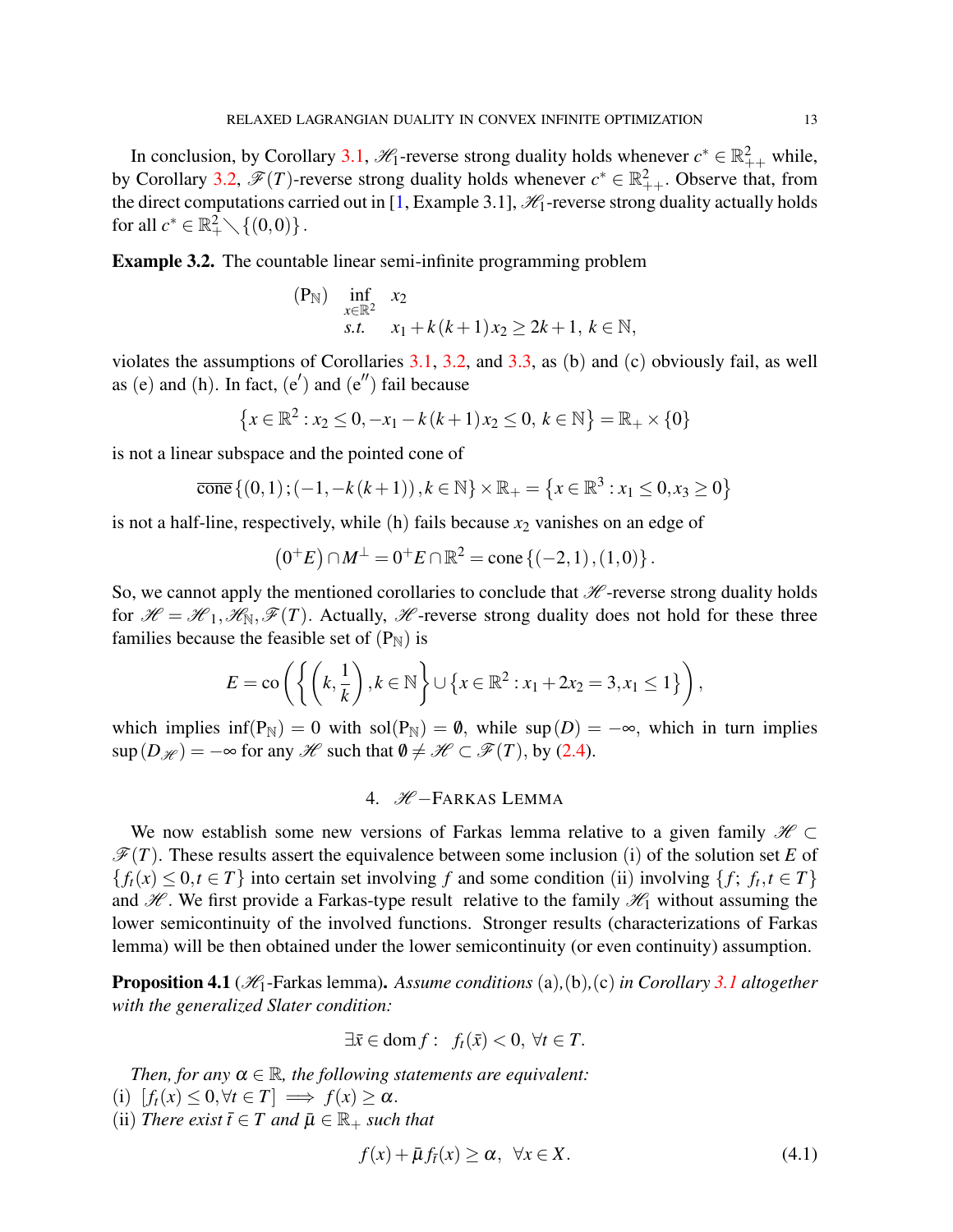*Proof.* We observe first that (i) is equivalent to inf(P)  $\geq \alpha$ , where (P) is the CIP in [\(1.1\)](#page-0-2). So, it follows from [\[1,](#page-15-0) Theorem 5.3] that  $\inf(P) = \max(D_{\mathcal{H}_1}) \geq \alpha$ ; i.e., (i) is equivalent to

$$
\max_{(t,\mu)\in T\times\mathbb{R}}\inf_{x\in\text{dom }f}\{f(x)+\mu f_t(x)\}\geq\alpha.
$$

In other words, there exists  $(\bar{t}, \bar{\mu}) \in T \times \mathbb{R}_+$  satisfying [\(4.1\)](#page-10-0), which is (ii), and we are done.  $\Box$ 

Observe that statement (i) means that *E* is contained in the reverse convex set  $\{x \in X : f(x)\}$  $\geq \alpha$ } while (ii) would be the same replacing the infinite family  $\{f_t, t \in T\}$  by the singleton one  ${f_t}$ , so that Proposition [4.1](#page-10-1) characterizes when an inequality  $f(x) \ge \alpha$  is consequence of some single constraint  $f_t(x) \leq 0$ .

The following two propositions provide, under the lower semicontinuity assumption, a characterization in terms of  $\mathcal{A}_{\mathcal{H}}$  (statement (I)) of the Farkas lemma (statement (II)) relative to an arbitrary non-empty covering family  $\mathcal{H} \subset \mathcal{F}(T)$ .

<span id="page-11-2"></span>**Proposition 4.2** (Characterization of  $H$ -Farkas lemma). Let  $H \subset \mathcal{F}(T)$  be a covering family. *Assume that*  $\{f; f_t, t \in T\} \subset \Gamma(X)$ ,  $E \cap (\text{dom } f) \neq \emptyset$ , and consider the following statements:

- (I)  $\mathscr{A}_{\mathscr{H}}$  *is* w<sup>\*</sup>-closed convex regarding  $\{0_{X^*}\}\times\mathbb{R}$ .
- (II) *For*  $\alpha \in \mathbb{R}$ *, the next two conditions are equivalent:*

$$
(i) [f_t(x) \leq 0, \forall t \in T] \Longrightarrow f(x) \geq \alpha,
$$

(ii) *there exist*  $H \in \mathcal{H}$  and  $\mu \in \mathbb{R}^H_+$  *such that* 

<span id="page-11-0"></span>
$$
f(x) + \sum_{t \in H} \mu_t f_t(x) \ge \alpha, \forall x \in X.
$$
 (4.2)

*Then,*  $[(I) \implies (II)]$ *, and the converse implication,*  $[(II) \implies (I)]$ *, holds when*  $\inf(P) \in \mathbb{R}$ *.* 

*Proof.* By the characterization of *H* -strong duality at a point in [\(2.8\)](#page-4-6), applied to  $x^* = 0_{X^*}$ , one obtains that (I) is equivalent to

<span id="page-11-1"></span>
$$
inf(P) = max(D_{\mathcal{H}}), \qquad (4.3)
$$

which is itself equivalent to the existence of  $H \in \mathcal{H}$  and  $\mu \in \mathbb{R}^H_+$  such that

$$
\inf(\mathbf{P}) = \inf_{x \in X} \left( f(x) + \sum_{t \in H} \mu_t f_t(x) \right).
$$

Since (i) is equivalent to inf(P)  $> \alpha$ , it now follows that  $[(I) \Longrightarrow (II)].$ 

Conversely, if  $\inf(P) \in \mathbb{R}$  and (II) holds, then just take  $\alpha = \inf(P)$ . As (II) holds, it follows that there are  $H \in \mathcal{H}$  and  $\mu \in \mathbb{R}^H_+$  such that [\(4.2\)](#page-11-0) holds, and

$$
\sup(D_{\mathscr{H}}) \geq \inf_{x \in X} \left( f(x) + \sum_{t \in H} \mu_t f_t(x) \right) \geq \alpha = \inf(P).
$$

In other words,  $sup(D_{\mathcal{H}}) = inf(P)$ ,  $sup(D_{\mathcal{H}})$  is attained at  $H \in \mathcal{H}$  and  $\mu \in \mathbb{R}^H_+$ , meaning that  $(4.3)$  holds, which is (I), and the proof is complete.

**Remark 4.1.** In the special case when  $\mathcal{H} = \mathcal{F}(T)$ , the condition (ii) in Proposition [4.2](#page-11-2) reads as

(ii') there exists 
$$
\lambda \in \mathbb{R}_+^{(T)}
$$
 such that  $f(x) + \sum_{t \in T} \lambda_t f_t(x) \ge \alpha$ , for all  $x \in X$ ,

and Proposition [4.2](#page-11-2) goes back to the Farkas lemma given in [\[3,](#page-15-2) Theorem 2] under a slightly different qualification condition. So, Proposition [4.2](#page-11-2) is a variant of [\[3,](#page-15-2) Theorem 2].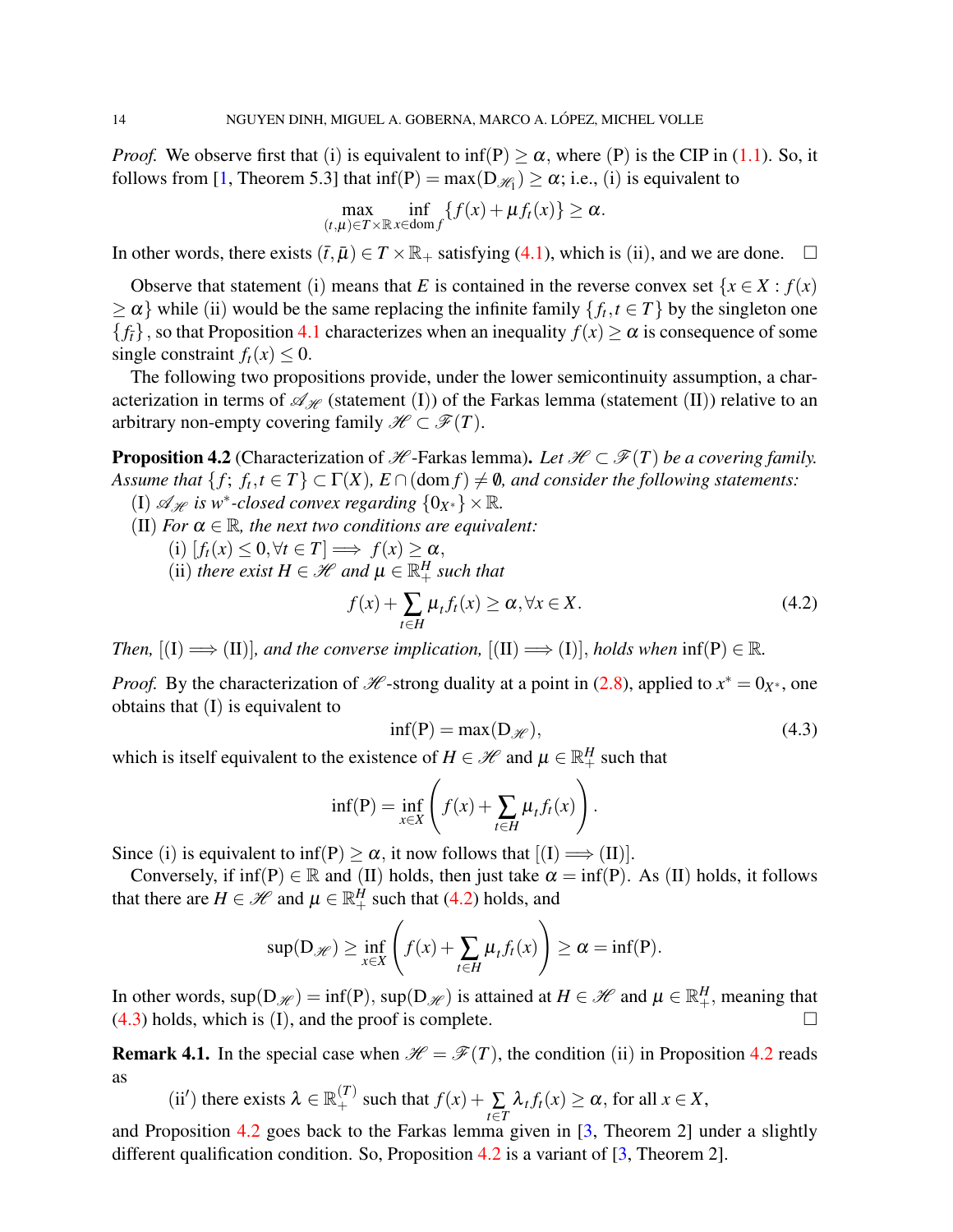Let us get back to the linear case, where

<span id="page-12-0"></span>
$$
f(x) = \langle c^*, x \rangle, f_t(x) = \langle a_t^*, x \rangle - b_t, t \in T,
$$
\n(4.4)

with  $\{c^*, a_t^*, t \in T\} \subset X^*$  and  $\{b_t, t \in T\} \subset \mathbb{R}$ . Then,  $\mathcal{A}_{\mathcal{H}} = \{(c^*, 0)\} + \mathcal{K}_{\mathcal{H}}$  (see [\[1,](#page-15-0) (4.4)]), where

$$
\mathscr{K}_{\mathscr{H}} = \bigcup_{H \in \mathscr{H}} \text{cone}\left( \left\{ (a_t^*, b_t), \ t \in H \right\} + \left\{ 0_{X^*} \right\} \times \mathbb{R}_+ \right).
$$

In particular,

$$
\mathcal{K}_{\mathcal{H}_1} = \bigcup_{t \in T} \text{cone}\left\{(a_t^*, b_t + \varepsilon) : \varepsilon \ge 0\right\}
$$

and, by [\[1,](#page-15-0) Proposition 4.1],

$$
\mathscr{K}_{\mathscr{F}(T)} = \text{cone}\left( \left\{ (a_t^*, b_t), \ t \in T \right\} + \left\{ 0_{X^*} \right\} \times \mathbb{R}_+ \right).
$$

For instance, for the LSIP problem in Example [3.1,](#page-9-0)

$$
\mathscr{K}_{\mathscr{H}_1} = \bigcup_{t \in [0,1]} \text{cone} \left\{ \left( -t, t - 1, t^2 - t + \varepsilon \right) : \varepsilon \geq 0 \right\}
$$

while  $\mathcal{K}_{\mathcal{F}(T)}$  is (see [\[1,](#page-15-0) Example 4.1]) the union of the origin with the epigraph of the convex function

$$
\psi(x) := \begin{cases} \frac{x_1x_2}{x_1+x_2}, & x \in \mathbb{R}^2_-\setminus \{0_2\}, \\ +\infty, & \text{else.} \end{cases}
$$

We finish this section with a characterization, in terms of  $\mathcal{K}_{\mathcal{H}}$ , of the Farkas lemma (statement (II) below) relative to an arbitrary non-empty covering family  $\mathcal{H} \subset \mathcal{F}(T)$ .

**Proposition 4.3** (*H*-Farkas lemma for linear infinite systems). *Consider the linear functions*  $\{f; f_t, t \in T\}$  *defined in* [\(4.4\)](#page-12-0)*, and suppose that* inf(P) *is finite and that*  $\mathcal{H}$  *is a covering family. Given*  $c^* \in X^*$ , the following statements are equivalent:

\n- (I) 
$$
\overline{co}(\mathcal{K}_{\mathcal{H}}) \cap (\{-c^*\} \times \mathbb{R}_+) = \mathcal{K}_{\mathcal{H}} \cap (\{-c^*\} \times \mathbb{R}_+).
$$
\n- (II) For  $\alpha \in \mathbb{R}$ , the following statements are equivalent:
\n- (i)  $[\langle a_i^*, x \rangle \leq b_t, \forall t \in T] \Longrightarrow \langle c^*, x \rangle \geq \alpha.$
\n- (ii) There exist  $H \in \mathcal{H}$  and  $\mu \in \mathbb{R}_+^H$  such that  $\sum_{t \in H} \mu_t a_t^* = -c^*$  and  $-\sum_{t \in H} \mu_t b_t \geq \alpha$ .
\n

*Proof.* When *H* is a covering family and  $E \neq \emptyset$ , according to [\[1,](#page-15-0) Corollary 5.3], one has

<span id="page-12-1"></span>
$$
\left(\inf(P) = \max(D_{\mathscr{H}})\right) \Longleftrightarrow \left(\left(\overline{co} \ \mathscr{K}_{\mathscr{H}}\right) \cap \left(\{-c^*\} \times \mathbb{R}_+\right) = \mathscr{K}_{\mathscr{H}} \cap \left(\{-c^*\} \times \mathbb{R}_+\right)\right). \tag{4.5}
$$

The rest of the proof is similar to that of Proposition [4.2,](#page-11-2) using  $(2.8)$  and  $(4.5)$ .

## 5. **H**-OPTIMALITY CONDITIONS

In this section, we establish the optimality conditions for the problem  $(P)$  associated with some family  $\mathcal{H} \subset \mathcal{F}(T)$ . We shall represent by sol(D<sub>H'</sub>) the set of optimal solutions of (D<sub>H'</sub>). In particular, when  $\mathcal{H} = \mathcal{F}(T)$ , one obtains the classical KKT conditions involving finitely many multipliers and, when  $\mathcal{H} = \mathcal{H}_1$ , optimality conditions involving a unique multiplier.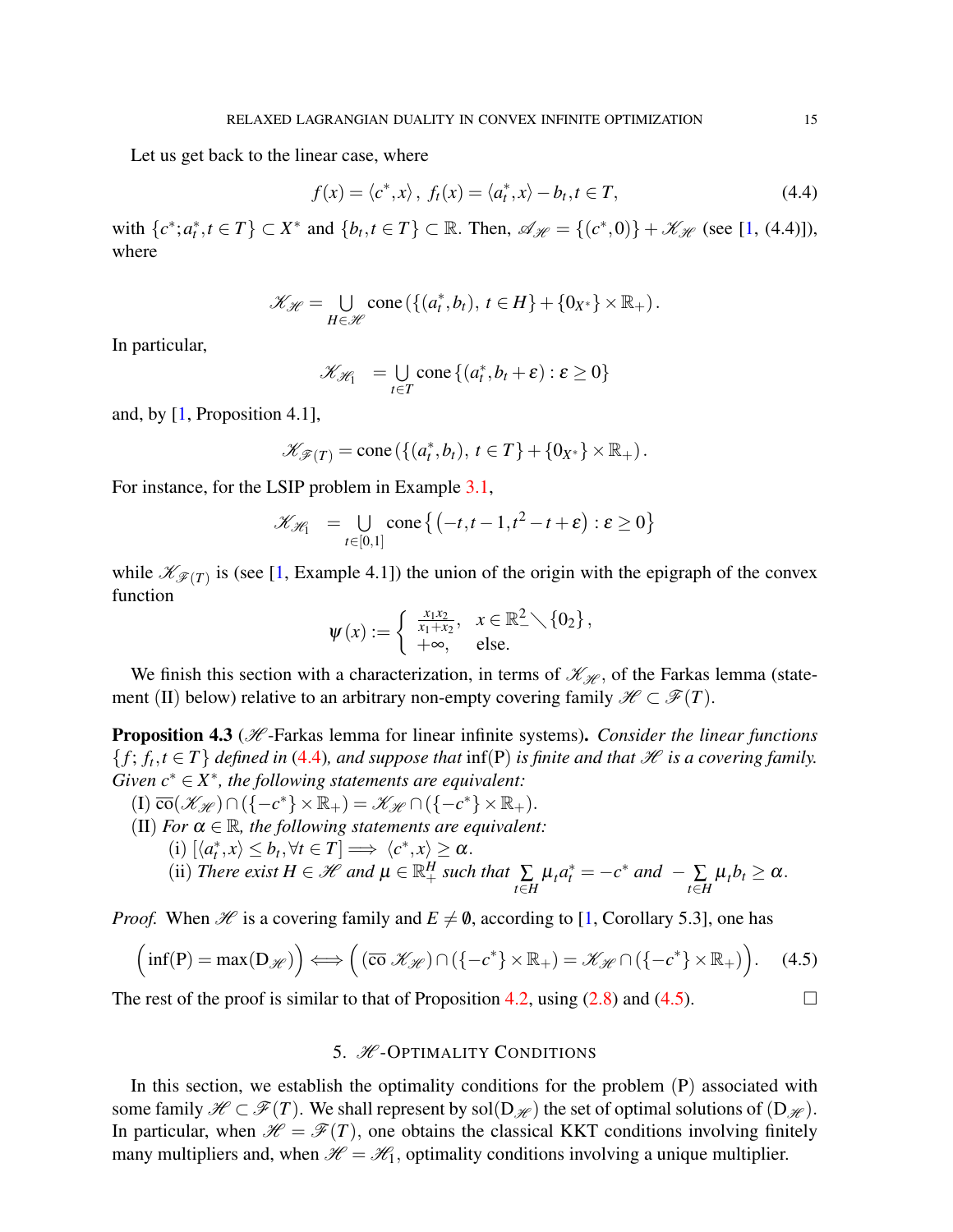<span id="page-13-1"></span>**Theorem 5.1** (Primal-dual  $\mathcal{H}$  −optimality condition). Let  $\bar{x} \in E \cap (\text{dom } f)$ ,  $H \in \mathcal{H}$ , and  $\mu \in$  $\mathbb{R}^H_+$ *. Then, the following statements are equivalent:* (i)  $\bar{x} \in sol(P)$ ,  $(H, \mu) \in sol(D_{\mathcal{H}})$ , and  $\inf(P) = sup(D_{\mathcal{H}})$ .

(ii) 
$$
f(\bar{x}) = \inf_X \left( f + \sum_{t \in H} \mu_t f_t \right)
$$
, and  $\mu_t f_t(\bar{x}) = 0$ , for all  $t \in H$ .  
(iii)  $0_{X^*} \in \partial \left( f + \sum_{t \in H} \mu_t f_t \right) (\bar{x})$ , and  $\mu_t f_t(\bar{x}) = 0$ , for all  $t \in H$ .

*Proof.*  $[(i) \Rightarrow (ii)]$  We have

$$
\inf_{X} \left( f + \sum_{t \in H} \mu_t f_t \right) = \sup(D_{\mathscr{H}}) = \inf(P) = f(\bar{x}),
$$

and

$$
f(\bar{x}) = \inf_{X} \left( f + \sum_{t \in H} \mu_t f_t \right) \le f(\bar{x}) + \sum_{t \in H} \mu_t f_t(\bar{x}) \le f(\bar{x}).
$$
  
= 0 and (ii) holds

Hence,  $\sum_{t \in H} \mu_t f_t(\bar{x}) = 0$  and (ii) holds.  $[(ii) \Rightarrow (iii)]$  We have

$$
\left(f + \sum_{t \in H} \mu_t f_t\right)(\bar{x}) = f(\bar{x}) = \inf_X \left(f + \sum_{t \in H} \mu_t f_t\right).
$$

Thus,  $\bar{x} \in \text{argmin} \left( f + \sum_{t \in H} \mu_t f_t \right)$  $\setminus$ or, equivalently, 0*X*<sup>∗</sup> ∈ ∂  $\sqrt{ }$  $f + \sum_{t \in H} \mu_t f_t$  $\setminus$  $(\overline{x})$ .  $[(iii) \Rightarrow (i)]$  Now we write

$$
\inf(\mathbf{P}) \le f(\bar{x}) = \left(f + \sum_{t \in H} \mu_t f_t\right)(\bar{x}) = \inf_{X} \left(f + \sum_{t \in H} \mu_t f_t\right) \le \sup(\mathbf{D}_{\mathcal{H}}) \le \inf(\mathbf{P}),
$$

and (i) holds.

<span id="page-13-2"></span>**Corollary 5.1** (1st  $\mathcal{H}$  −optimality condition for (P)). Assume that inf(P) = max(D<sub>H</sub>) and let  $\bar{x} \in E \cap (\text{dom } f)$ *. Then, the following statements are equivalent:*  $(i)$   $\bar{x} \in sol(P)$ .

(ii) *For each*  $(H, \mu) \in sol(D_{\mathcal{H}})$ , *we have* 

<span id="page-13-0"></span>
$$
0_{X^*} \in \partial \left( f + \sum_{t \in H} \mu_t f_t \right) (\overline{x}), \text{ and } \mu_t f_t (\overline{x}) = 0, \forall t \in H.
$$
 (5.1)

(iii) *There exists*  $(H, \mu) \in sol(D_{\mathcal{H}})$  *such that*  $(5.1)$  *is fulfilled.* 

*Proof.*  $[(i) \Rightarrow (ii)]$  is just  $[(i) \Rightarrow (iii)]$  in Theorem [5.1.](#page-13-1)  $[(ii) \Rightarrow (iii)]$  is due to the assumption sol $(D_{\mathcal{H}}) \neq \emptyset$ .

 $[(iii) \Rightarrow (i)]$  follows from  $[(iii) \Rightarrow (i)]$  in Theorem [5.1.](#page-13-1)

<span id="page-13-3"></span>**Corollary 5.2** (2nd  $\mathcal{H}$  −optimality condition for (P)). Let  $\mathcal{H} \subset \mathcal{F}(T)$  be a covering family. *Assume that*  $\{f; f_t, t \in T\} \subset \Gamma(X)$  *and*  $E \cap (\text{dom } f) \neq \emptyset$ . Assume further that  $\mathscr{A}_{\mathscr{H}}$  is w<sup>∗</sup>-closed *convex regarding*  $\{0_{X^*}\}\times\mathbb{R}$ *. Then*  $\bar{x}\in$  sol(P) *if and only if there exist*  $H\in\mathscr{H}$  and  $\mu\in\mathbb{R}_+^H$  such *that* [\(5.1\)](#page-13-0) *holds.*

*Proof.* Taking  $x^* = 0_{X^*}$  in [\(2.8\)](#page-4-6) one has inf (P) = max(D<sub>H</sub>). Corollary [5.1](#page-13-2) concludes the proof.  $\Box$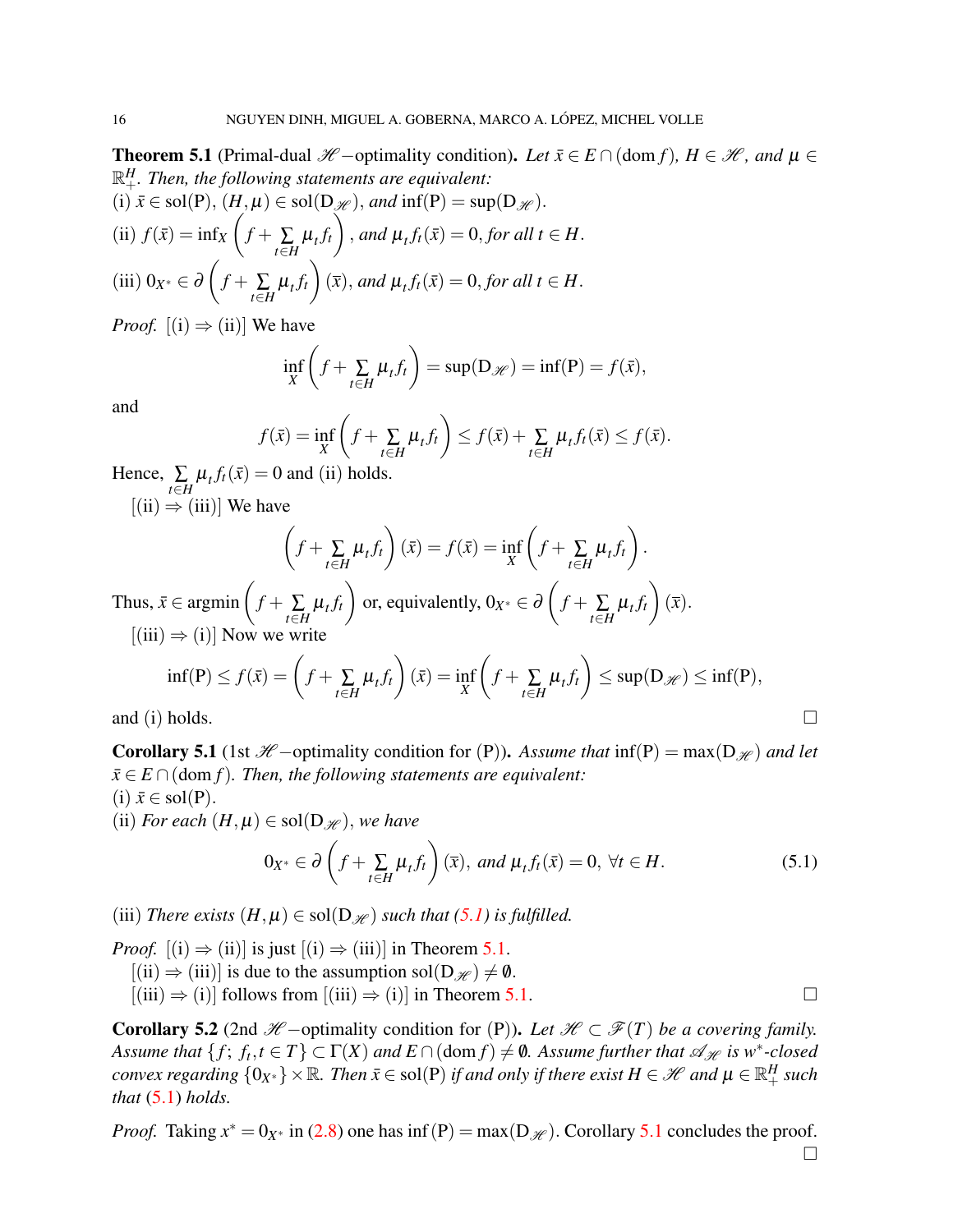**Remark 5.1.** When  $\mathcal{H} = \mathcal{F}(T)$ , the conclusion of Corollary [5.2](#page-13-3) is that  $\bar{x} \in \text{sol}(P)$  if and only if there exists  $\lambda \in \mathbb{R}_+^{(T)}$  such that

$$
0_{X^*} \in \partial \left( f + \sum_{t \in T} \lambda_t f_t \right) (\bar{x}) \text{ and } \lambda_t f_t(\bar{x}) = 0, \forall t \in T,
$$

which recalls us about the optimality condition given in  $[3,$  Theorem 3] under the assumption that both the sets  $\mathscr{K}_{\mathscr{F}(T)}$  and epi  $f^*$  +  $\overline{\mathscr{K}_{\mathscr{F}(T)}}$  are *w*<sup>\*</sup>-closed.

Corollary 5.3 ( $H$  −optimality condition for linear (P)). Let (P) be linear with  $E \neq \emptyset$ . Let *H* be a covering family. Assume that  $\mathscr{K}_{\mathscr{H}}$  is weak<sup>\*</sup>-closed convex regarding  ${-c^*}\times \mathbb{R}$ . Then  $\bar{x} \in \mathrm{sol}(P)$  *if and only if there exist*  $H \in \mathscr{H}$  *and*  $\mu \in \mathbb{R}^H_+$  *such that* 

<span id="page-14-0"></span>
$$
\sum_{t \in H} \mu_t a_t^* = -c^* \text{ and } \sum_{t \in H} \mu_t b_t = -\langle c^*, \bar{x} \rangle. \tag{5.2}
$$

*Proof.* By [\[1,](#page-15-0) Corollaty 5.3], one has  $\inf(P) = \max(D_{\mathcal{H}})$ . In the linear case one has [\(5.1\)](#page-13-0)  $\Leftrightarrow$  $(5.2)$ . We conclude the proof with Corollary [5.1.](#page-13-2)

<span id="page-14-1"></span>**Corollary 5.4 (Optimality condition for**  $(D_{\mathcal{H}})$ ). Assume that  $min(P) = sup(D_{\mathcal{H}}) \neq +\infty$ , and let  $H \in \mathscr{H}$  and  $\mu \in \mathbb{R}^H_+$ . Then, the following statements are equivalent: (i)  $(H, \mu) \in sol(D_{\mathscr{H}})$ . (ii) *For each*  $\bar{x} \in sol(P)$ , [\(5.1\)](#page-13-0) *holds.* (iii) *There exists*  $\bar{x} \in sol(P)$  *such that* [\(5.1\)](#page-13-0) *is fulfilled.* 

*Proof.*  $[(i) \Rightarrow (ii)]$  follows from  $[(i) \Rightarrow (iii)]$  in Theorem [5.1.](#page-13-1)

 $[(ii) \Rightarrow (iii)]$  is due to the assumption sol(P)  $\neq \emptyset$ .

 $[(iii) \Rightarrow (i)]$  follows from  $[(iii) \Rightarrow (i)]$  in Theorem [5.1.](#page-13-1)

We finish by revisiting again Example [3.1,](#page-9-0) with  $\mathcal{H} = \mathcal{H}_1$ . For  $c^* \in \mathbb{R}^2_{++}$ , let us check the fulfilment of [\(5.2\)](#page-14-0) at  $\bar{x} = \left( \left( \frac{c_2^*}{c_1^* + c_2^*} \right) \right)$  $\bigg)^2\,, \bigg(\frac{c_1^*}{c_1^*+c_2^*}$  $\left\langle \right\rangle ^{2}$ . Taking  $H = \{\bar{t}\}\,$ , with  $\bar{t} = \frac{c_1^*}{c_1^* + c_2^*} \in \{0, 1\}$ , and  $\mu\in\mathbb{R}_+^{([0,1])}$  such that  $\mu_{\bar{t}}=c_1^*+c_2^*>0$  and  $\mu_t=0$  for all  $t\in[0,1]\diagdown\{\bar{t}\}$  , one has

$$
\sum_{t \in H} \mu_t a_t^* = (c_1^* + c_2^*) \left( -\frac{c_1^*}{c_1^* + c_2^*}, -\frac{c_2^*}{c_1^* + c_2^*} \right) = -c^*
$$

and

$$
\sum_{t \in H} \mu_t b_t = (c_1^* + c_2^*) \left( \left( \frac{c_1^*}{c_1^* + c_2^*} \right)^2 - \frac{c_1^*}{c_1^* + c_2^*} \right) = -\frac{c_1^* c_2^*}{c_1^* + c_2^*} = -\langle c^*, \bar{x} \rangle,
$$

so that  $\bar{x} \in sol(P)$  (recall that  $\mathcal{K}_{\mathcal{H}_1}$  is closed). Moreover,  $(H, \mu) \in sol(D_{\mathcal{H}})$  by Corollary [5.4](#page-14-1) as

$$
\partial \left( c^* + \sum_{t \in H} \mu_t a_t^* \right) = \left\{ c^* + (c_1^* + c_2^*) \left( -\frac{c_1^*}{c_1^* + c_2^*}, -\frac{c_2^*}{c_1^* + c_2^*} \right) \right\} = \left\{ (0, 0) \right\}
$$

and the complementarity condition  $\mu_t f_t(\bar{x}) = 0$ , for all  $t \in T$ , holds.

### Acknowledgments

This research was supported by Vietnam National University Ho Chi Minh city (VNU-HCM) under the grant number B2021-28-03 (N. Dinh) and by Ministerio de Ciencia, Innovación y